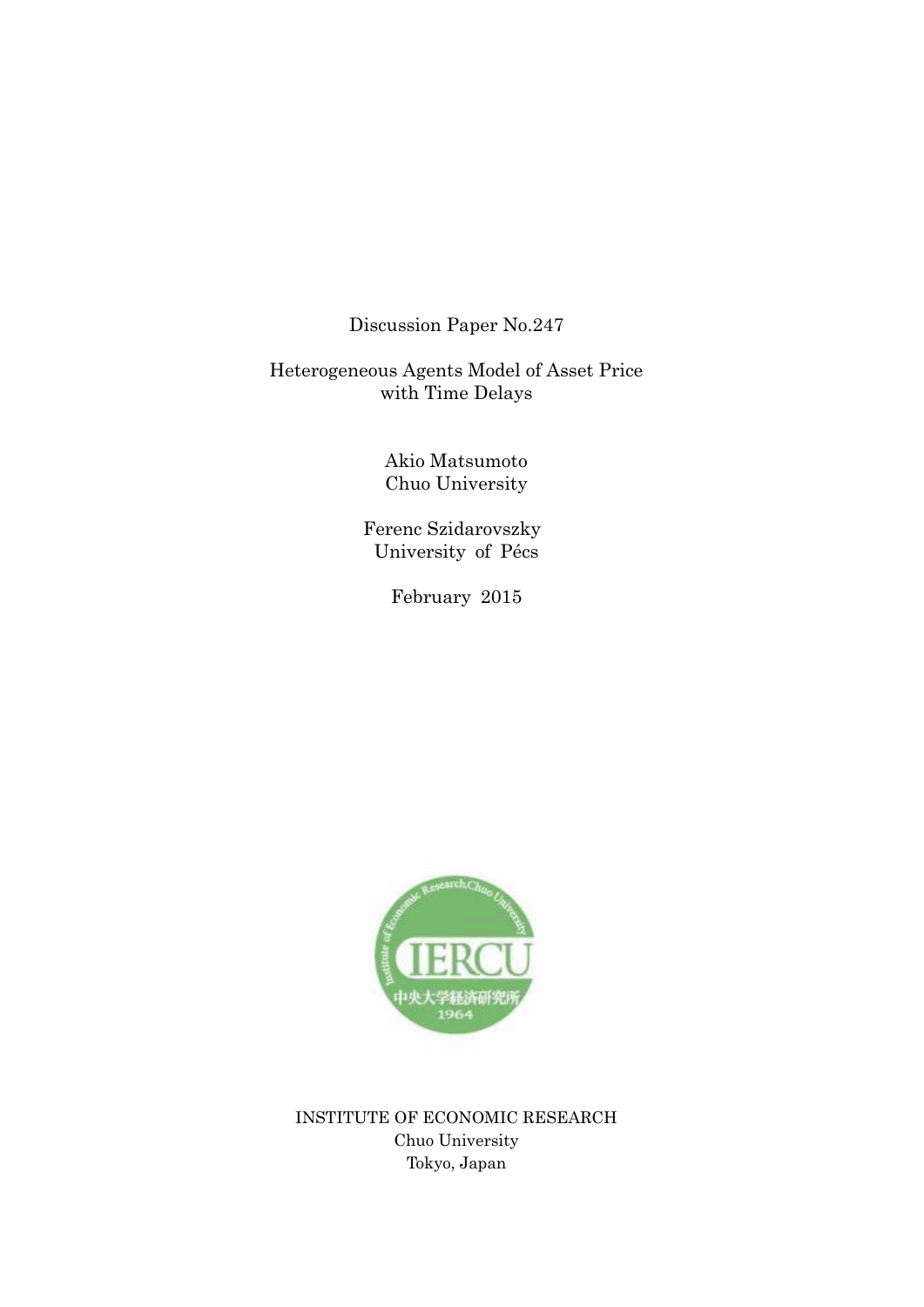# Heterogeneous Agents Model of Asset Price with Time Delays<sup>\*</sup>

Akio Matsumoto<sup>†</sup>and Ferenc Szidarovszky<sup>‡</sup>

#### Abstract

This study constructs a heterogeneous agents model of a financial market in continuous time framework. There are two types of agents, fundamentalists and chartists. The former follow the traditional efficiency market theory and have a linear demand function whereas the latter experience delays in the formation of price trends and possess a S-shaped demand function. The main feature of this study is a theoretical investigation on the effects caused by two time delays in a price adjustment process. In particular, two main results are demonstrated: one is that the stability switching curves are analytically derived and the other is that the stability losses and gains can repeatedly occur when the shape of the curves are meandering. These imply that multiple delays might generate price deviations from the equilibrium value.

Keywords: Heterogeneous agents model, Two time delays, Limit cycle, Hopf bifurcation, Stability switching curve

The authors highly appreciate the Önancial supports from the MEXT-Supported Program for the Strategic Research Foundation at Private Universities 2013-2017, the Japan Society for the Promotion of Science (Grant-in-Aid for Scientific Research (C) 24530202, 25380238 and 26380316). The usual disclaimers apply.

yProfessor, Department of Economics, Senior Researcher, International Center for further Development of Dynamic Economic Research, Chuo University, 742-1, Higashi-Nakano, Hachio ji, Tokyo, 192-0393, Japan; akiom@tamacc.chuo-u.ac.jp

<sup>&</sup>lt;sup>‡</sup>Professor, Department of Applied Mathematics, University of Pécs, Ifjúság u. 6, H-7624, PÈcs, Hungary; szidarka@gmail.com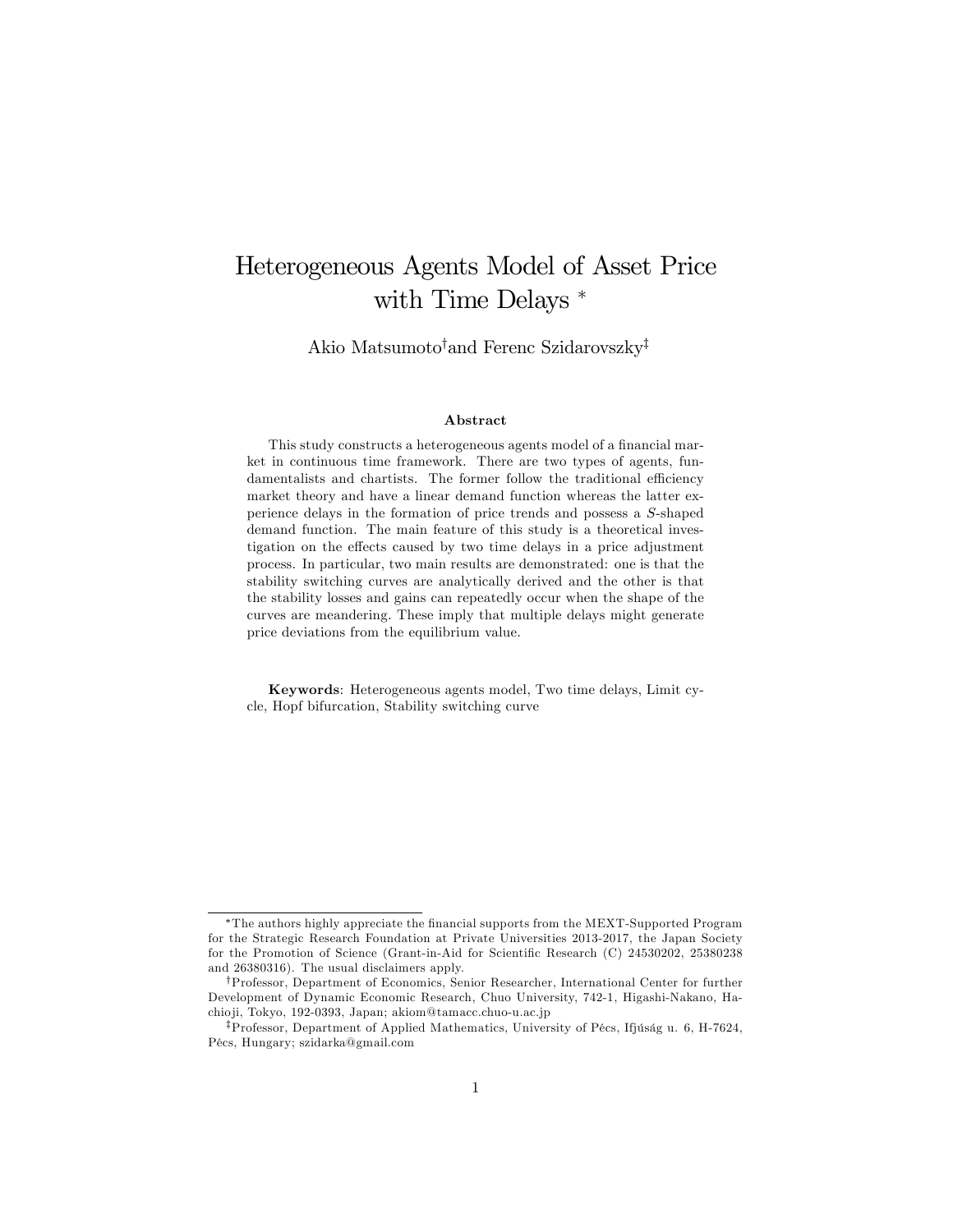### 1 Introduction

In a financial market persistent volatility or deviations of the asset price from the equilibrium value is often observed. Traditionally the efficient market hypothesis is adopted to analyze the behavior of fundamentals and, however, it fails to explain the discrepancy between the observed market price and the fundamental value of the asset. Recently various heterogeneous agents models are proposed to describe such fluctuations of asset price time evaluation. There are two types of traders, *fundamentalists* who follow the traditional efficient market hypothesis and determine the demand based on the difference between the observed and the fundamental values of the asset and *chartists* who base their decision on the past pattern on price changes. It is shown that these heterogeneities with some nonlinear behavior can cause dynamic phenomena that the fundamental analysis is unable to explain, that is, various dynamics ranging from cyclic fluctuations to erratic behavior. See Day and Huang (1990), Brock and Hommes (1998), Chiarella and He (2003), Chiarella et al. (2002, 2006), to name only a few. These models are considered in a discrete-time framework. In addition, continuous-time models with heterogeneous agents are also developed. Chiarella (1992) extends the model of Beja and Goldman (1980) and shows that it is capable of generating a rich form of price dynamics including sustainable fluctuations around the fundamental value when the chartist demand possesses some nonlinearities. Only recently Dibeh (2005) applies the continuous model to a case in which detection of price movements is less than perfect and presents the one-asset model with time delays in the price trends.

This study extends the scope of Dibeh's model one step further. His asset price dynamics is described by a general differential equation with  $n$ -different delays. Since the general model is mathematically intractable, numerically specified cases are examined in Dibeh (2005). In particular, convergence of threedelay models with various specified values of the delays and the birth of limit cycle in a one-delay model are numerically illustrated. Qu and Wei (2010) provide theoretical foundations for the one-delay model. This study constructs a theoretical underpinning of a two-delay model and concerns how the delays affect price time evolutions. The main results to be obtained are

- (1) The stability switching curve is theoretically derived in the two delays parameter plane.
- (2) Limit cycles (i.e., persistent divergence of the market price from the corresponding fundamental value) emerge via Hopf bifurcation when stability of the equilibrium price is lost.
- (3) Stability losses and gains can repeatedly take place as one delay becomes larger and the other delay is fixed at some length.

This paper is organized as follows. Section 2 recapitulates the basic elements of the one delay model and derives a benchmark dynamics of the one delay solution. Section 3 constructs a two delay model and theoretically derives stability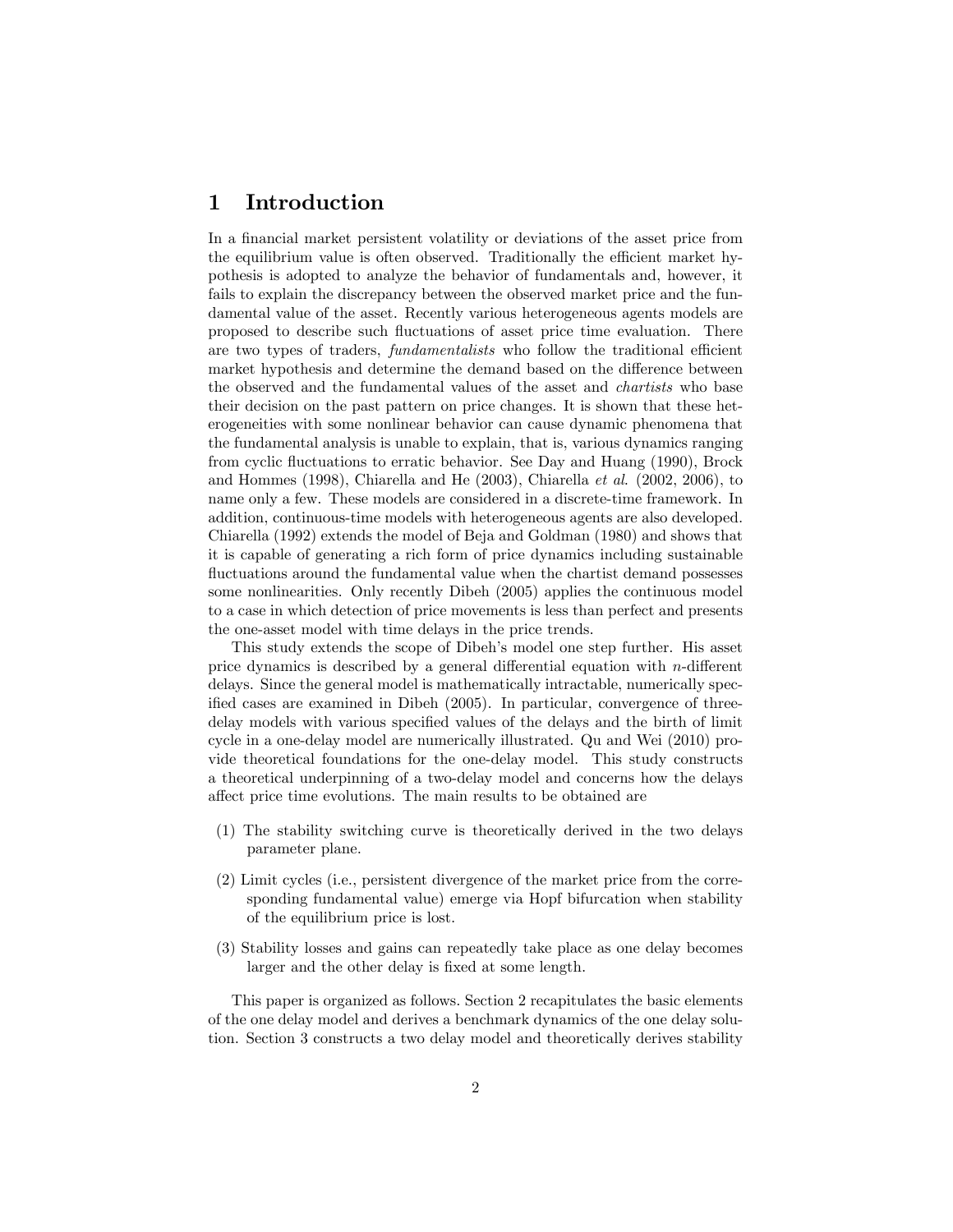switching curves on which the birth and death of limit cycles occur. Section 4 presents some numerical simulations concerning the theoretical results. Section 5 contains concluding remarks and further research directions.

# 2 Model with One Delay

In this section we briefly summarize a time delay model of speculative asset prices proposed by Dibeh (2005). There are two types of agents, the fundamentalists and the chartists, and the time evolution of the asset price is controlled by a nonlinear delay differential equation,

$$
\frac{\dot{p}(t)}{p(t)} = (1 - m)D^{c}(p(t), p(t - \tau)) + mD^{f}(p(t))
$$
\n(1)

where  $D^f(p)$  and  $D^c(p)$  are the demand functions of the fundamentalists and the chartists, respectively, and  $m \in (0, 1]$  is the market fraction of the fundamentalists. The functions are specified as follows:

$$
Df(p(t)) = -(p(t) - \nu),
$$
  
\n
$$
Dc(p(t), p(t - \tau)) = \tanh[p(t) - p(t - \tau)].
$$
\n(2)

The fundamentalists base their demand formation on the difference between the actual price of the asset,  $p$  and the fundamental price of the asset,  $\nu$ . Since fundamentalists believe that asset prices must converge instantaneously to  $\nu$ . they will sell (buy) the asset when  $p > \langle z \rangle \nu$ . The chartists base their decisions of market participation on the price trend of the asset. If chartists believe that prices will rise (fall), then their demand for the assets will increase (decrease). The model becomes

$$
\dot{p}(t) = (1 - m) \tanh [p(t) - p(t - \tau)] p(t) - m [p(t) - \nu] p(t)
$$
\n(3)

that is a nonlinear delay differential equation where the first term is bounded from both sides. Clearly  $p^* = p(t) = p(t-\tau) = \nu$  is a unique positive equilibrium price.

If  $R^1_H(p(t), p(t-\tau))$  denotes the right hand side of equation (3), then the linear approximation in a neighborhood of an equilibrium  $p^* = (\nu, \nu)$  is

$$
\dot{p}_{\delta}(t) = \left. \frac{\partial R_H^1}{\partial p(t)} \right|_{p^*} p_{\delta}(t) + \left. \frac{\partial R_H^1}{\partial p(t-\tau)} \right|_{p^*} p_{\delta}(t-\tau)
$$

where  $p_{\delta} = p - p^*, \nu$ 

$$
\left. \frac{\partial R_H^1}{\partial p(t)} \right|_{\mathbf{p}^*} = (1 - 2m)\nu \text{ and } \left. \frac{\partial R_H^1}{\partial p(t - \tau)} \right|_{\mathbf{p}^*} = -(1 - m)\nu.
$$

Therefore the linearized equation has the form

$$
\dot{p}_{\delta}(t) = (1 - 2m)\nu p_{\delta}(t) - (1 - m)\nu p_{\delta}(t - \tau)
$$
\n(4)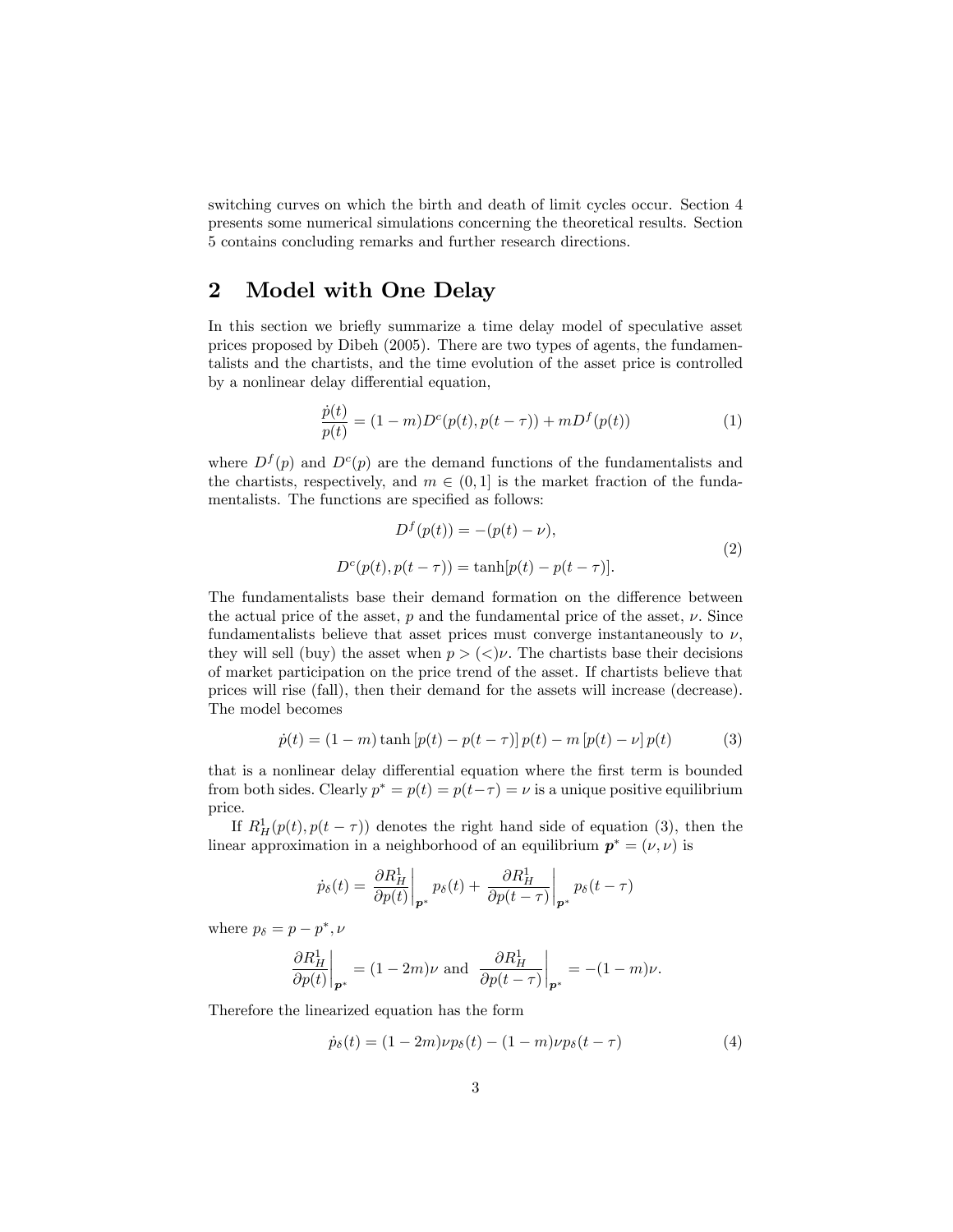Substituting an exponential solution into (4) and arranging the terms yield the corresponding characteristic equation,

$$
\lambda - (1 - 2m)\nu + (1 - m)\nu e^{-\lambda \tau} = 0.
$$
 (5)

For  $\tau = 0$ , equation (5) is reduced to

$$
\lambda - (1 - 2m)\nu + (1 - m)\nu = 0
$$

with a unique negative root

$$
\lambda = -m\nu < 0.
$$

So the model with no delay is locally asymptotically stable. Further the model with a positive but short delay might be stable. However a longer delay could destabilize the model. It is clear that  $\lambda = 0$  is not a solution of (5). Hence if increasing the length of the delay changes stability to instability, then the real part of an eigenvalue must be zero. Suppose now that the eigenvalue is purely imaginary,  $\lambda = i\omega$  with  $\omega > 0$ .<sup>1</sup> Substituting it into (5) and breaking down the resultant characteristic equation into the real and imaginary parts present two equations,

$$
-(1-2m)\nu + (1-m)\nu \cos \omega \tau = 0,
$$
  

$$
\omega - (1-m)\nu \sin \omega \tau = 0.
$$
 (6)

Moving the constant terms to the right hand side and adding the squares of the two equations give the relation

$$
\omega^2 = \nu^2 m(2 - 3m).
$$

If  $2 - 3m \leq 0$ , then there is no positive  $\omega$ , implying that there is no solution such as  $\lambda = i\omega$  with  $\omega > 0$ . Hence the negative real parts of the eigenvalues do not change their sign to positive for any value of  $\tau$  and therefore no stability switches occur. On the other hand, if  $2 - 3m > 0$ , then there is a positive solution,

$$
\omega_0 = \nu \sqrt{m(2-3m)}.
$$

Substituting it into the first equation of (6) and solving for  $\tau$  determines the values of  $\tau$  for which the characteristic equation has a purely imaginary solution, given  $v, m$  and  $k,$ 

$$
\tau_k(m,\nu) = \frac{1}{\omega_0} [\cos^{-1}\left(\frac{1-2m}{1-m}\right) + 2k\pi] \text{ for } k = 0, 1, 2, ...
$$

Hence the stability switch might occur when  $\tau$  increases and becomes any of these threshold values,

$$
\tau_0 = \tau_0(m, v).
$$

<sup>&</sup>lt;sup>1</sup>We will have the same results even if  $\omega < 0$ .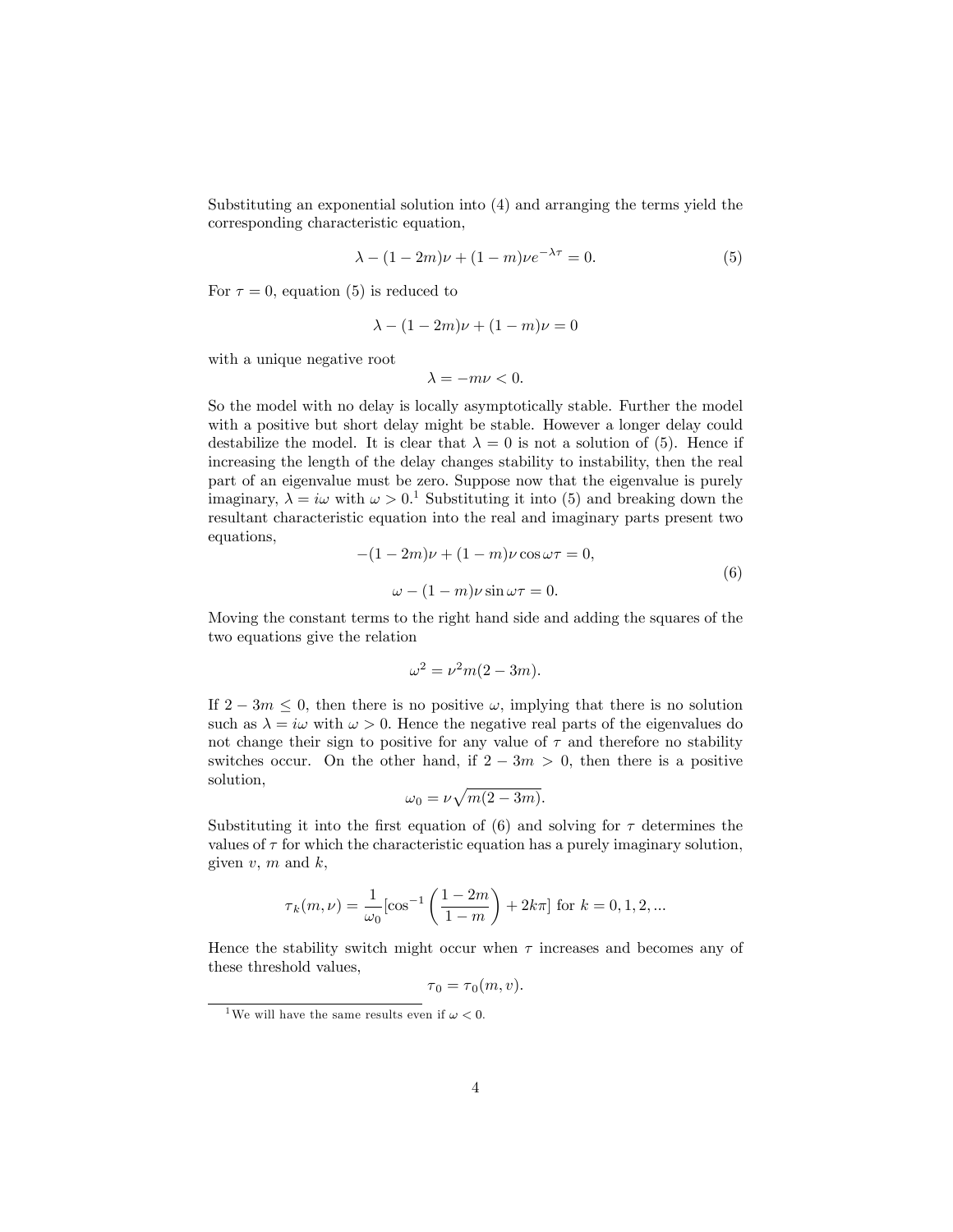To check the direction of stability switches, we assume  $\lambda = \lambda(\tau)$  and differentiate equation (5) with respect to  $\tau$  to obtain,

$$
\frac{d\lambda}{d\tau} + (1 - m)\nu e^{-\lambda \tau} \left( -\frac{d\lambda}{d\tau} \tau - \lambda \right) = 0
$$

that is solved for the inverse of the derivative

$$
\left(\frac{d\lambda}{d\tau}\right)^{-1} = \frac{1}{\lambda \left[-\lambda + (1-2m)\nu\right]} - \frac{\tau}{\lambda}
$$

where the relation obtained from the characteristic equation is used,

$$
(1 - m)\nu e^{-\lambda \tau} = -\lambda + (1 - 2m)\nu.
$$

At  $\lambda = i\omega$ , the real part of the derivative is

$$
\operatorname{Re}\left[\left(\frac{d\lambda}{d\tau}\right)_{\lambda=i\omega}^{-1}\right] = \operatorname{Re}\left[\frac{1}{i\omega\left[-i\omega + (1-2m)\nu\right]}\right]
$$

$$
= \frac{1}{\omega^2 + (1-2m)^2\nu^2} > 0.
$$

So we have the following result:

**Theorem 1** The system is stable with  $m \geq 2/3$  for all  $\tau > 0$ . If  $m < 2/3$ , then stability is lost at the smallest stability switch curve,

$$
\tau_0(m,\nu)=\frac{\cos^{-1}\left(\displaystyle\frac{1-2m}{1-m}\right)}{\displaystyle \nu \sqrt{m(2-3m)}}
$$

and stability cannot be regained later. At  $\tau = \tau_0(m, \nu)$  Hopf bifurcation occurs with the possibility of the birth of limit cycles.

Graphical representations are given in Figure 1. The yellow region in Figure  $1(A)$  is the stable region. The upward-sloping black curve is the locus of  $(m, \tau)$ satisfying  $\tau = \tau_0(m, \nu)$  and asymptotic to the dotted line at  $m = 2/3$ . Thus this figure confirms first that the solution of  $(3)$  is locally asymptotically stable for any  $\tau \geq 0$  if  $m \geq 2/3$  and second that it is locally stable for  $\tau < \tau_0(m,\nu)$ and unstable for  $\tau > \tau_0(m, \nu)$  if  $m < 2/3$ . Since  $\partial \tau_0(m, \nu)/\partial \nu < 0$ , increasing the fundamental price shifts the stability switching curve downward and thus has a destabilizing effect in the sense that the stability region becomes smaller. Figure 1(B) depicts the bifurcation diagram with respect to  $\tau$  in which the local maximum and minimum of the trajectories are plotted against  $\tau$ . It shows that the trajectory converges to the stationary point v for  $\tau < \tau_0(m,\nu)$ , this stability is lost at  $\tau = \tau_0(m, \nu)$  and a limit cycle having one maximum and one minimum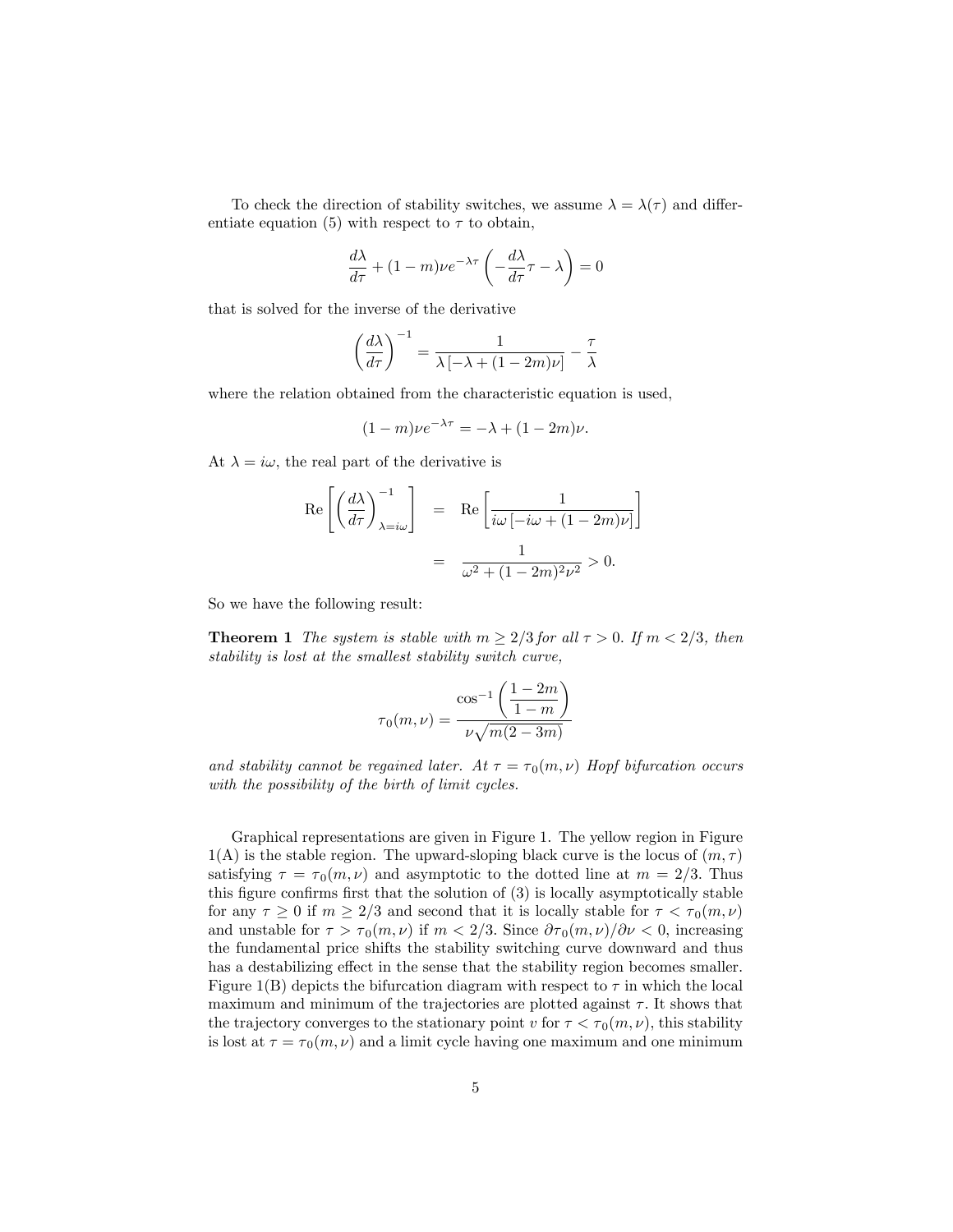emerges for  $\tau > \tau_0(m,\nu)$ .<sup>2</sup> It is also seen that the limit cycle is expanding as the length of the delay becomes larger.



Figure 1. Dynamics of the one delay model

## 3 Model with Two Delays

We next extend the model one step further by introducing a second delay in the price trend. The price dynamic equation with two delays is

$$
\dot{p}(t) = (1 - m)\tanh\{f([p(t), p(t - \tau_1), p(t - \tau_2)]\}p(t) - m[p(t) - \nu]p(t) \quad (7)
$$

where

$$
f[p(t), p(t - \tau_1), p(t - \tau_2)] = \sigma [p(t) - p(t - \tau_1)] + (1 - \sigma) [p(t - \tau_1) - p(t - \tau_2)]
$$

with  $\sigma \in [0, 1]$ . Let  $R_H$  be right hand side of equation (7). The linear approximation of equation (7) evaluated at the stationary price vector  $p^* = (\nu, \nu, \nu)$ is

$$
\dot{p}_{\delta}(t) = \frac{\partial R_H}{\partial p(t)}\bigg|_{\boldsymbol{p}^*} p_{\delta}(t) + \frac{\partial R_H}{\partial p(t-\tau_1)}\bigg|_{\boldsymbol{p}^*} p_{\delta}(t-\tau_1) + \frac{\partial R_H}{\partial p(t-\tau_2)}\bigg|_{\boldsymbol{p}^*} p_{\delta}(t-\tau_2)
$$

where

$$
\left. \frac{\partial R_H}{\partial p(t)} \right|_{p^*} = \alpha =: \left[ (1 - m)\sigma - m \right] \nu,\tag{8}
$$

$$
\frac{\partial R_H}{\partial p(t-\tau_1)}\bigg|_{\mathbf{p}^*} = \beta_1 =: (1-m)(1-2\sigma)\nu \tag{9}
$$

<sup>&</sup>lt;sup>2</sup>In particular, we take  $m = 1/2$  and  $\nu = 5$ , which lead to  $\tau_0(1/2, 5) \simeq 0.628$ . If m is increased to 0.62 as in Dibeh's example,  $\tau_0(0.62, 5) \simeq 1.5304$ .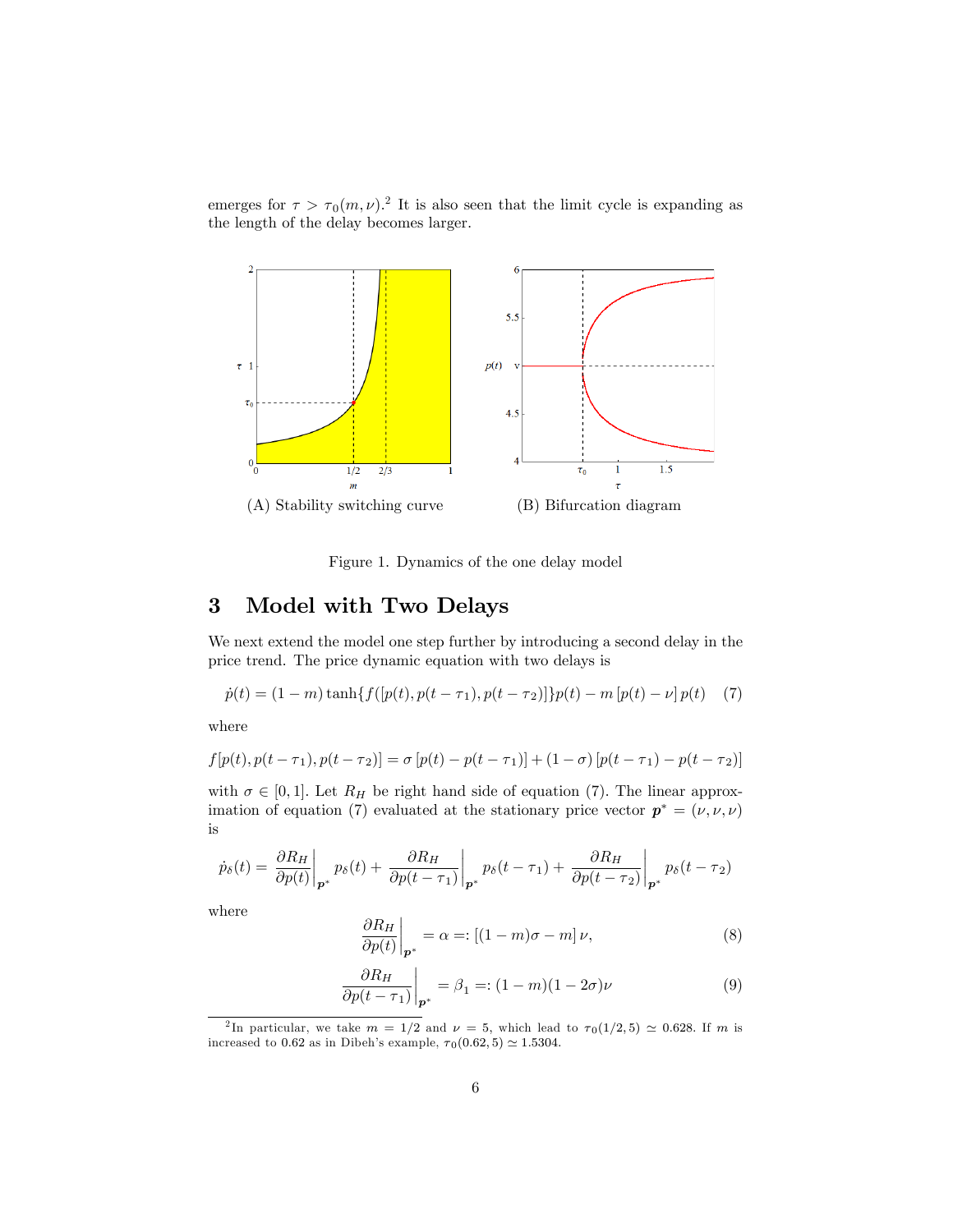and

$$
\frac{\partial R_H}{\partial p(t - \tau_2)}\bigg|_{\mathbf{p}^*} = -\beta_2 =: -(1 - m)(1 - \sigma)\nu < 0. \tag{10}
$$

Although  $\beta_2 > 0$  always, the signs of  $\alpha$  and  $\beta_1$  depend on values of m and  $\sigma$  in the following way,

$$
\alpha \geq 0
$$
 according to  $\sigma \geq \frac{m}{1-m}$ 

and

$$
\beta_1 \geq 0
$$
 according to  $\sigma \leq \frac{1}{2}$ .

The linearized equation with these new parameters is rewritten as

$$
\dot{p}_{\delta}(t) = \alpha p_{\delta}(t) + \beta_1 p_{\delta}(t - \tau_1) - \beta_2 p_{\delta}(t - \tau_2)
$$

which is, with  $p_{\delta}(t) = e^{\lambda t}u$ , further converted into the characteristic equation,

$$
\lambda - \alpha - \beta_1 e^{-\lambda \tau_1} + \beta_2 e^{-\lambda \tau_2} = 0.
$$
 (11)

This is essentially the same equation that Gu et al. (2005) investigate. Following their method, we determine the location of the eigenvalues. To this end, we divide the left hand side of (11) by  $\lambda - \alpha$  and denote the result as  $a(\lambda)$ :

$$
a(\lambda) := 1 + a_1(\lambda)e^{-\lambda \tau_1} + a_2(\lambda)e^{-\lambda \tau_2}
$$
\n(12)

with new functions

$$
a_1(\lambda) = -\frac{\beta_1}{\lambda - \alpha}
$$

and

$$
a_2(\lambda) = \frac{\beta_2}{\lambda - \alpha}.
$$

In the special case of  $\sigma = 1/2$ ,  $\beta_1 = 0$  implying that  $a_1(\lambda) = 0$ , so equation (11) becomes the one-delay equation

$$
\lambda - \alpha + \beta_2 e^{-\lambda \tau_2} = 0
$$

or

$$
\lambda - \frac{1}{2}(1 - 3m)\nu + \frac{1}{2}(1 - m)\nu e^{-\lambda \tau_2} = 0.
$$

This equation does not depend on  $\tau_1$ , so it can be arbitrary. Similarly to Theorem 1 we can prove that system is stable for all  $\tau_2$  as  $m \geq 1/2$ . If  $m < 1/2$ , then stability is lost at the smallest stability switching curve,

$$
\tau_2(m,\nu)=\frac{\cos^{-1}\left(\displaystyle\frac{1-3m}{1-m}\right)}{\displaystyle\nu\sqrt{m(1-2m)}}
$$

and stability cannot be regained later. Furthermore at  $\tau_2 = \tau_2(m, \nu)$  Hopf bifurcation occurs. If  $\sigma \neq 1/2$ , then both  $\beta_1$  and  $\beta_2$  are nonzero, so equation (11) is a two-delay equation.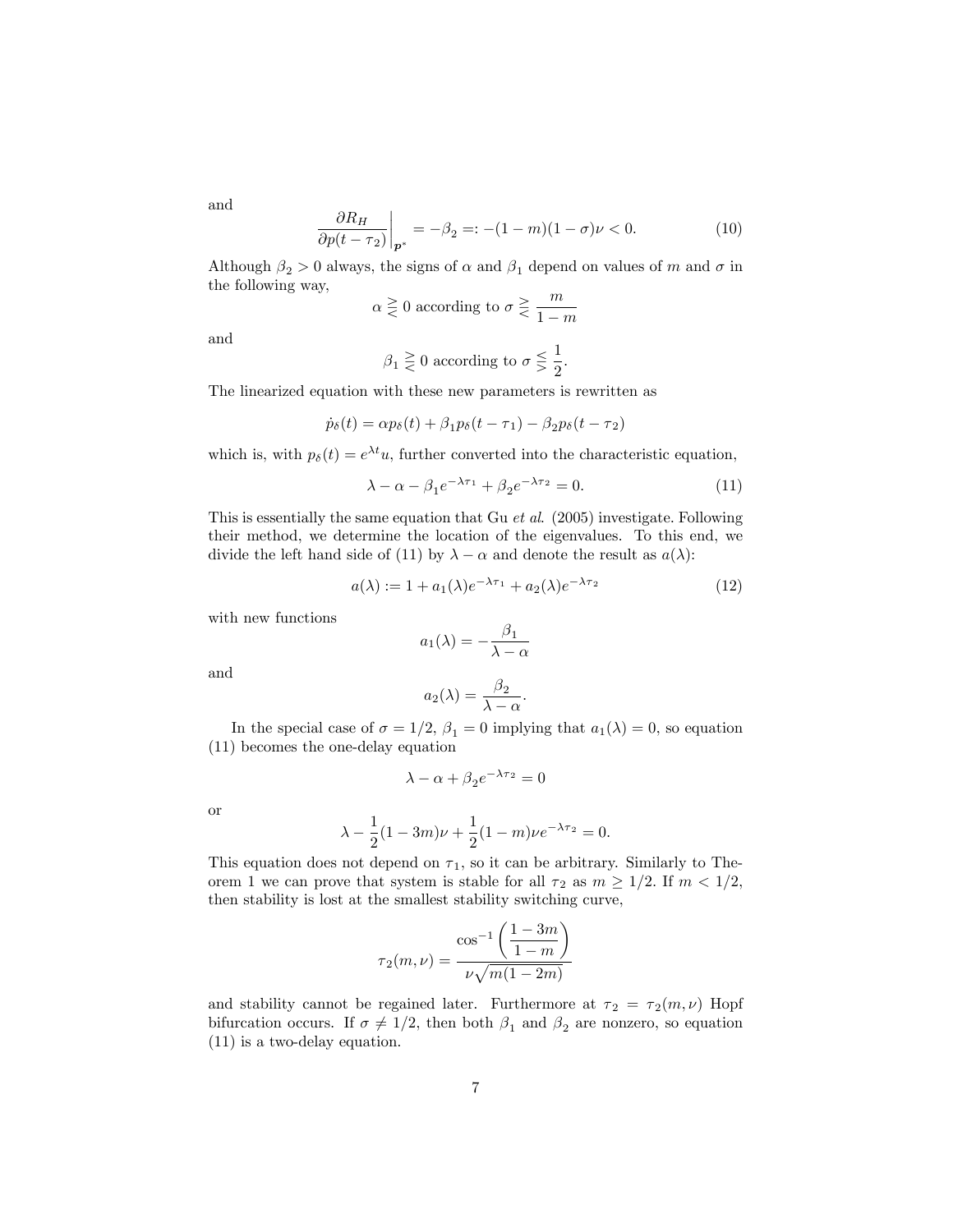For  $\lambda = i\omega$  with  $\omega > 0$ ,  $a_1(\lambda)$  and  $a_2(\lambda)$  are written as

$$
a_1(i\omega) = \frac{\alpha \beta_1}{\alpha^2 + \omega^2} + i \frac{\beta_1 \omega}{\alpha^2 + \omega^2}
$$
 (13)

and

$$
a_2(i\omega) = -\frac{\alpha\beta_2}{\alpha^2 + \omega^2} - i\frac{\beta_2\omega}{\alpha^2 + \omega^2}.
$$
 (14)

Their absolute values are

$$
|a_1(i\omega)| = \frac{|\beta_1|}{\sqrt{\alpha^2 + \omega^2}}
$$
\n(15)

and

$$
|a_2(i\omega)| = \frac{\beta_2}{\sqrt{\alpha^2 + \omega^2}}.\tag{16}
$$

We can consider the three terms in  $a(\lambda)$  as three vectors in the complex plane. If  $i\omega$  is a solution of  $a(\lambda) = 0$ , then putting these vectors head to tail forms a triangle. Solving  $a(i\omega) = 0$  analytically is equivalent to solving the following three inequality conditions graphically, each of which means that the length of the sum of two adjacent line segments of the triangle is not shorter than the length of the remaining line segment,

(i) 
$$
1 \le |a_1(i\omega)| + |a_2(i\omega)|
$$
,  
\n(ii)  $|a_1(i\omega)| \le 1 + |a_2(i\omega)|$ ,  
\n(iii)  $|a_2(i\omega)| \le 1 + |a_1(i\omega)|$ .

Using the absolute values in (15) and (16), we rewrite these three conditions in terms of m and  $\sigma$ . First, substituting the absolute values into condition (i) yields

$$
\sqrt{\alpha^2 + \omega^2} \le |\beta_1| + \beta_2 \tag{17}
$$

where the right-hand side has two expressions according to whether the value of  $\sigma$  is less than 1/2 or not,

$$
|\beta_1| + \beta_2 = \begin{cases} (1-m)(2-3\sigma)\nu & \text{if } \sigma < \frac{1}{2}, \\ & (1-m)\sigma\nu & \text{if } \sigma \geq \frac{1}{2} \end{cases}
$$

which is nonnegative in both cases. So condition  $(17)$  is equivalent to

$$
\omega^2 \le \Delta_1(m, \sigma) := (|\beta_1| + \beta_2)^2 - \alpha^2. \tag{18}
$$

If  $\Delta_1(m, \sigma) \leq 0$ , then there is no  $\omega > 0$ , implying no stability switch for any delays. We then look for conditions under which  $\Delta_1(m, \sigma) > 0$  or

$$
|\alpha| < |\beta_1| + \beta_2.
$$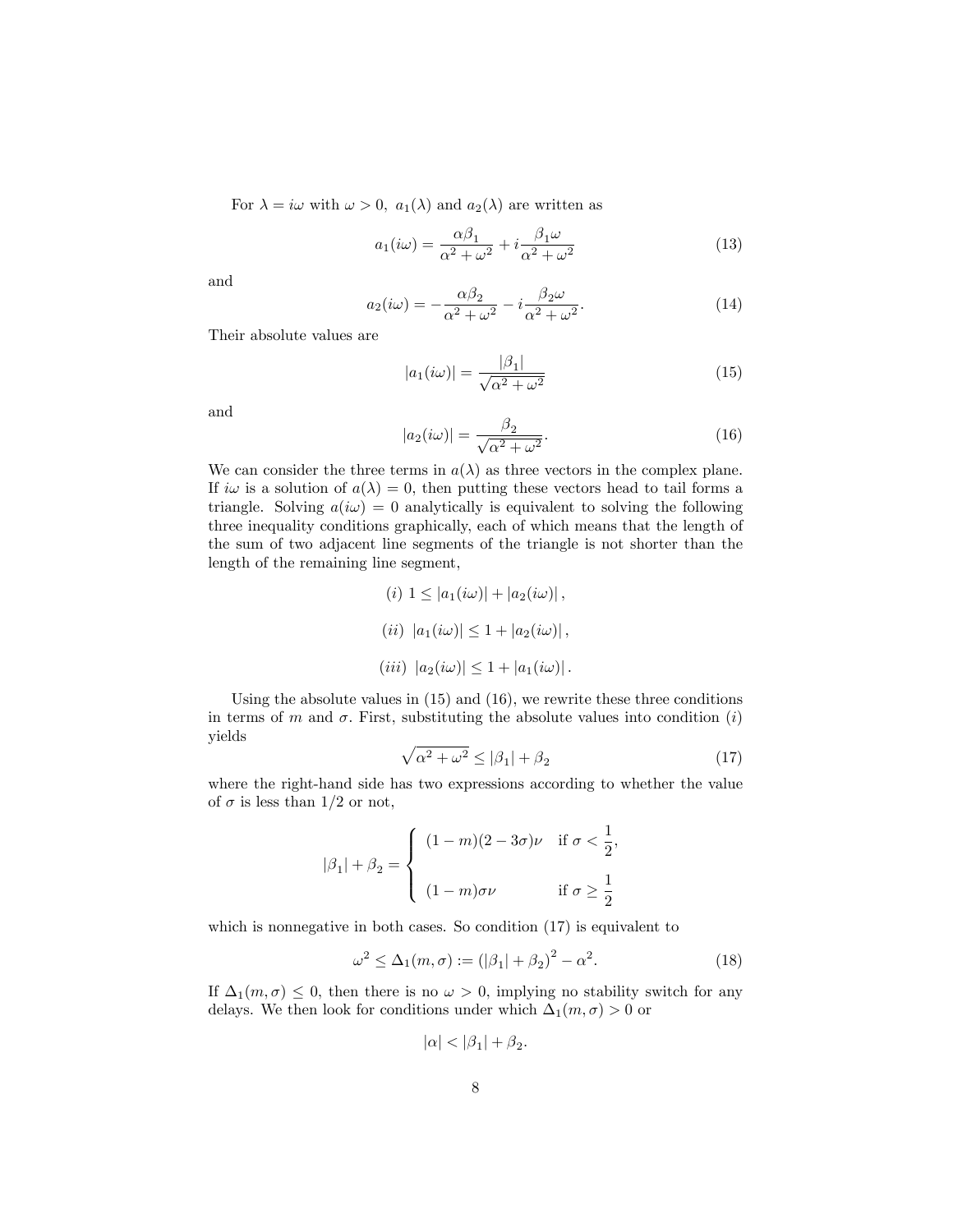If  $\sigma$  < 1/2, then

$$
|(1-m)\sigma-m|<(1-m)(2-3\sigma)
$$

yields two inequality conditions,

$$
\sigma < f_1(m) := \frac{2 - 3m}{2(1 - m)}\tag{19}
$$

and

$$
\sigma < f_2(m) := \frac{2 - m}{4(1 - m)}\tag{20}
$$

where the first condition is violated with all  $\sigma > 0$  for  $m \geq 2/3$ , and the second condition is ineffective as  $f_2(m) > 1/2$  for  $m \in [0, 1]$ . If  $\sigma \geq 1/2$ , then

$$
|(1-m)\sigma - m| < (1-m)\sigma
$$

generates two inequality conditions, one is

$$
\sigma > f_3(m) := \frac{m}{2(1-m)}\tag{21}
$$

and the other is  $m > 0$ , which is already assumed above. A graphical description of conditions  $(19)$  and  $(21)$  is given in Figure  $2(A)$ . The vertically-striped region is surrounded by the curve of  $f_2(m)$  and  $\sigma = 1/2$  while the horizontally-striped region is constructed by the curve of  $f_1(m)$  and  $\sigma = 1/2$ . Hence  $\Delta_1(m, \sigma) > 0$  in the union of these striped regions and  $\Delta_1(m, \sigma) \leq 0$  in the gray region including its boundaries where  $m \geq 2/3$  or  $f_1(m) \leq \sigma \leq f_3(m)$  hold. Denoting the striped region by  $U$ ,

$$
\boldsymbol{U} = \boldsymbol{U}_1 \!\cup\! \boldsymbol{U}_2
$$

where

$$
\boldsymbol{U}_1 = \left\{ (m, \sigma) \mid \sigma < \frac{1}{2} \text{ and } \sigma < f_1(m) \right\}
$$

and

$$
\boldsymbol{U}_2 = \left\{ (m,\sigma) \mid \sigma \ge \frac{1}{2} \text{ and } \sigma > f_3(m) \right\}.
$$

We summarize the result concerning condition  $(i)$  as follows:

**Lemma 1** If  $(m, \sigma) \in U$ , then  $\Delta_1(m, \sigma) > 0$  and condition (i) holds for  $\omega$  <  $\omega_f = \sqrt{\Delta_1(m,\sigma)}$  which is violated for  $\omega > \omega_f$ , and also for all  $(m,\sigma) \notin U$ .

Second, condition  $(ii)$  is rewritten as

$$
|\beta_1| - \beta_2 \le \sqrt{\alpha^2 + \omega^2} \tag{22}
$$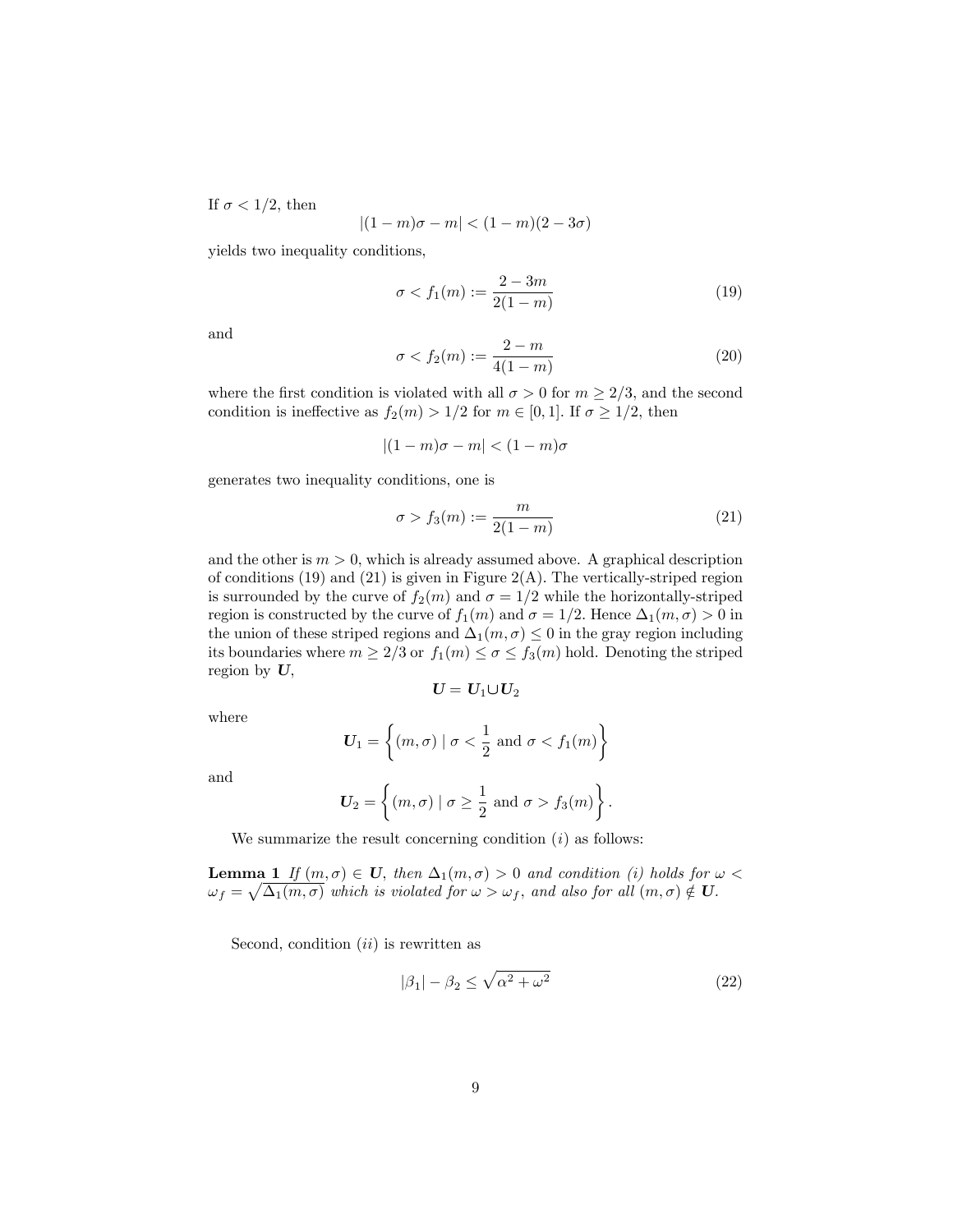where the left-hand side has two expressions according to whether the value of  $\sigma$  is less than 1/2 or not,

$$
|\beta_1| - \beta_2 = \begin{cases} (1-m)(-\sigma)\nu & \text{if } \sigma < \frac{1}{2}, \\ - (1-m)(2-3\sigma)\nu & \text{if } \sigma \ge \frac{1}{2}. \end{cases}
$$

In the first case  $|\beta_1| - \beta_2 < 0$  always and in the second case, it can be of either sign,

$$
|\beta_1| - \beta_2 \left\{ \begin{array}{cl} \geq 0 & \text{if } \sigma \geq \frac{2}{3}, \\ \\ < 0 & \text{if } \sigma < \frac{2}{3}. \end{array} \right.
$$

We see that if  $\sigma < 2/3$ , then the left-hand side of (22) is negative implying that the inequality is satisfied. On the other hand, if  $\sigma \geq 2/3$ , then (22) is equivalent to

$$
\omega^2 \ge \Delta_2(m, \sigma) := (|\beta_1| - \beta_2)^2 - \alpha^2. \tag{23}
$$

If  $\Delta_2(m, \sigma) \leq 0$ , then any  $\omega > 0$  satisfies (22). To have  $\Delta_2(m, \sigma) > 0$ , we then look for a condition for

$$
||\beta_1| - \beta_2| > |\alpha|.
$$
\n<sup>(24)</sup>

Since (22) is satisfied for  $\sigma < 2/3$  with any  $\omega > 0$ , we can focus on the case of  $\sigma \geq 2/3$ . Then (24) can be rewritten as

$$
|(1-m)\sigma-m|<(1-m)(3\sigma-2)
$$

or

$$
-(1-m)(3\sigma-2) < (1-m)\sigma - m < (1-m)(3\sigma-2)
$$

which is two inequalities. The left hand side is

$$
\sigma > f_2(m) \tag{25}
$$

and the right hand side is

$$
\sigma > f_1(m). \tag{26}
$$

So let

$$
\mathbf{A} = \left\{ (m, \sigma) \mid \sigma \ge \frac{2}{3}, \ \sigma > f_1(m) \text{ and } \sigma > f_2(m) \right\},\
$$

which is the vertically striped region in Figure 2(B). Hence we have the following result.

**Lemma 2** If  $(m, \sigma) \in A$ , then  $\Delta_2(m, \sigma) > 0$ , and condition (ii) holds if  $\omega >$  $\omega_g = \sqrt{\Delta_2(m,\sigma)}$ , and violated if  $\omega \leq \omega_g$ . If  $(m,\sigma) \notin \mathbf{A}$ , then condition (ii) holds for all  $\omega > 0$ .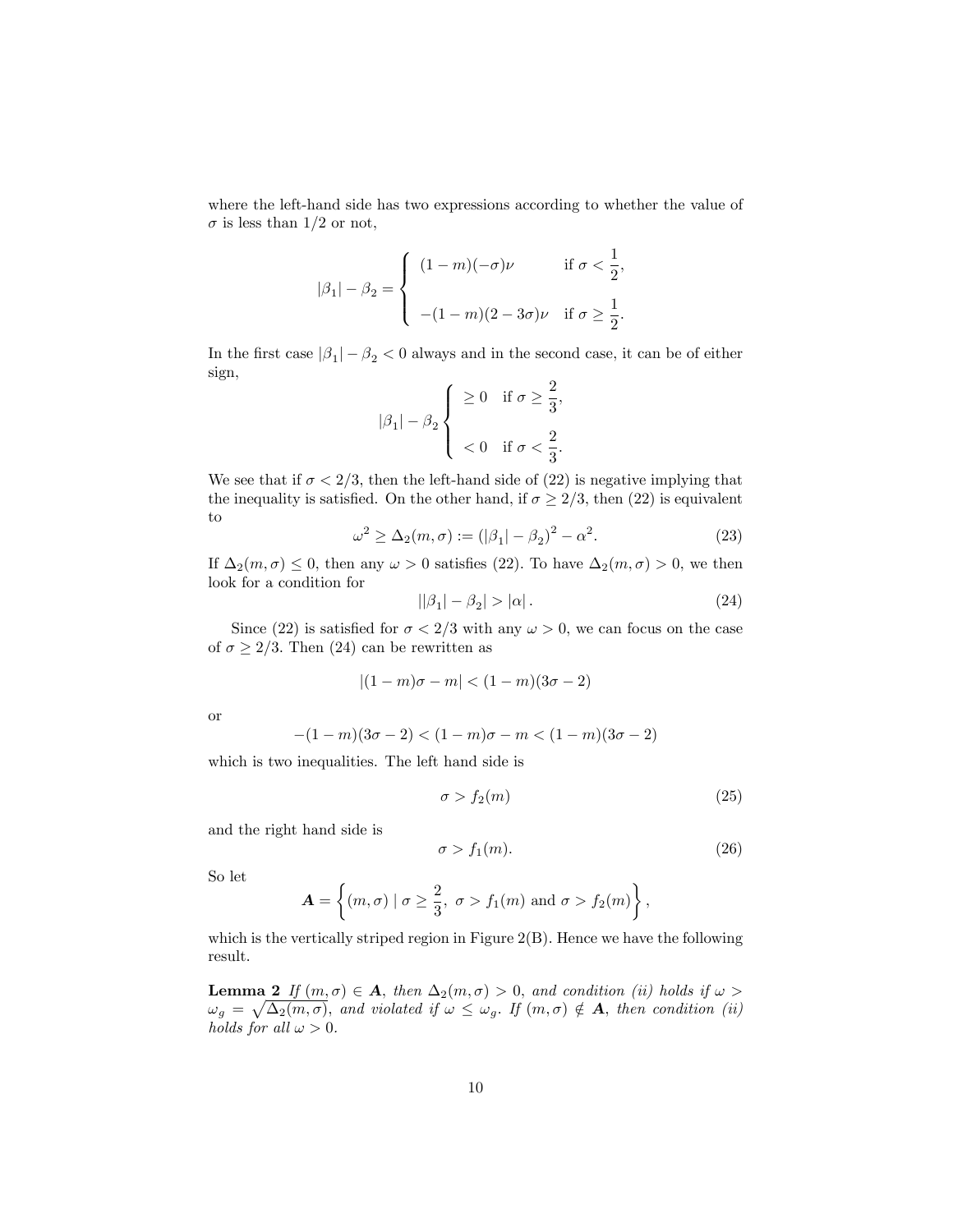Lastly, condition  $(iii)$  is rendered to

$$
\beta_2 - |\beta_1| \le \sqrt{\alpha^2 + \omega^2}.\tag{27}
$$

It can be shown that  $\beta_2 - |\beta_1|$  is nonpositive if  $\sigma \geq 2/3$  and positive otherwise. Thus (27) is satisfied if  $\sigma \geq 2/3$ . So we focus only on the case of  $\sigma < 2/3$ . On the other hand, if the left hand side of (27) is positive, then it is required to satisfy the equivalent inequality,

$$
\omega^2 \ge \Delta_2(m,\sigma) = (\beta_2 - |\beta_1|)^2 - \alpha^2 \tag{28}
$$

which is the same as (23). If  $(\beta_2 - |\beta_1|)^2 - \alpha^2 \leq 0$ , then (27) holds for all  $\omega > 0$ . So we need to find condition such that  $\alpha^2 \leq (\beta_2 - |\beta_1|)^2$ .

If  $\sigma$  < 1/2, then this relation can be written as

$$
-(1-m)\sigma < (1-m)\sigma - m < (1-m)\sigma.
$$

The right hand side always holds, the left hand side can be rewritten as

$$
\sigma > f_3(m). \tag{29}
$$

Notice that

$$
f_3(m) < \frac{1}{2}
$$
 if  $m < \frac{1}{2}$ .

The region

$$
\mathbf{B} = \left\{ (m, \sigma) \mid \sigma < \frac{1}{2}, \ \sigma > f_3(m) \right\}
$$

is the horizontally-striped region in Figure 2(B).

Assume next that  $1/2 \leq \sigma < 2/3$ . Then  $\alpha^2 \leq (\beta_2 - |\beta_1|)^2$  holds if

 $-(1-m)(2-3\sigma) < (1-m)\sigma - m < (1-m)(2-3\sigma).$ 

The left hand side can be rewritten as

$$
\sigma < f_1(m)
$$

and the right hand side as

$$
\sigma < f_2(m).
$$

Define the region

$$
\mathbf{C} = \left\{ (m, \sigma) \mid \frac{1}{2} \le \sigma < \frac{2}{3}, \ \sigma < f_1(m), \ \sigma < f_2(m) \right\}
$$

which is diagonally-striped in Figure 2(B). Our result can be summarized as follows.

**Lemma 3** If  $(m, \sigma) \in \mathbf{B} \cup \mathbf{C}$ , then  $\Delta_2(m, \sigma) > 0$ , and condition (iii) holds if  $\omega > \omega_g = \sqrt{\Delta_2(m,\sigma)}$  and violated if  $\omega \leq \omega_g$ . If  $(m,\sigma) \notin \mathbf{B} \cup \mathbf{C}$ , then condition (iii) holds for all  $\omega > 0$ .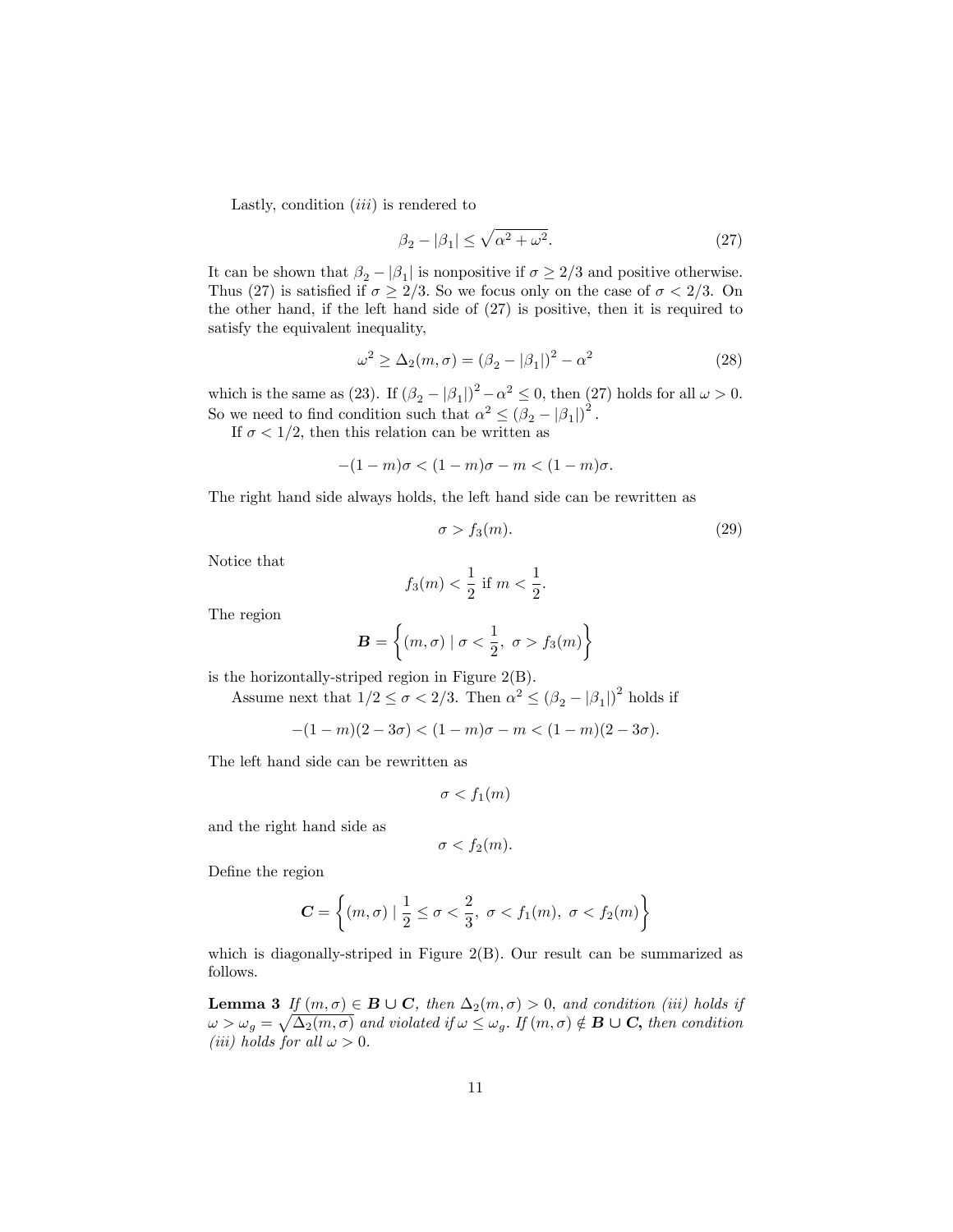Notice that  $\Delta_2(m, \sigma) < \Delta_1(m, \sigma)$  for all values of m and  $\sigma$ . Lemmas 1, 2 and 3 imply the fulfillment of conditions (*i*), (*ii*) and (*iii*),  $\omega^2 - \Delta_1(m, \sigma) \le 0$ and  $\omega^2 - \Delta_2(m, \sigma) \geq 0$ :

**Theorem 2** If  $(m, \sigma) \in A \cup B \cup C$ , then

$$
\Delta_2(m,\sigma) \le \omega^2 \le \Delta_1(m,\sigma) \text{ for } \omega \in [\omega_g, \omega_f]
$$

whereas if  $(m, \sigma) \in U - A \cup B \cup C$ , then

$$
0 \le \omega^2 \le \Delta_1(m, \sigma) \text{ for } \omega \in [0, \omega_f].
$$



Figure 2. The triangle conditions  $(i)$ ,  $(ii)$  and  $(iii)$ 

We will next find all pairs of delays  $(\tau_1, \tau_2)$  satisfying  $a(i\omega) = 0$ . Treating the three terms in (12) as three vectors constructing a triangle, we suppose that |1| is its base and denote the angle between |1| and  $|a_1(i\omega)|$  by  $\theta_1$  and the angle between |1| and  $|a_2(i\omega)|$  by  $\theta_2$ . Then by the law of cosine, these angles are

$$
\theta_1(\omega) = \cos^{-1}\left(\frac{\alpha^2 + \omega^2 + \beta_1^2 - \beta_2^2}{2|\beta_1| \sqrt{\alpha^2 + \omega^2}}\right)
$$

and

$$
\theta_2(\omega) = \cos^{-1}\left(\frac{\alpha^2 + \omega^2 + \beta_2^2 - \beta_1^2}{2\beta_2\sqrt{\alpha^2 + \omega^2}}\right).
$$

Since the triangle may be located above and below the horizontal axis in the complex plain, we have two possibilities,

$$
\left\{\arg a_1(i\omega)e^{-\omega\tau_1}\right\} + 2k\pi\right\} \pm \theta_1(\omega) = \pi
$$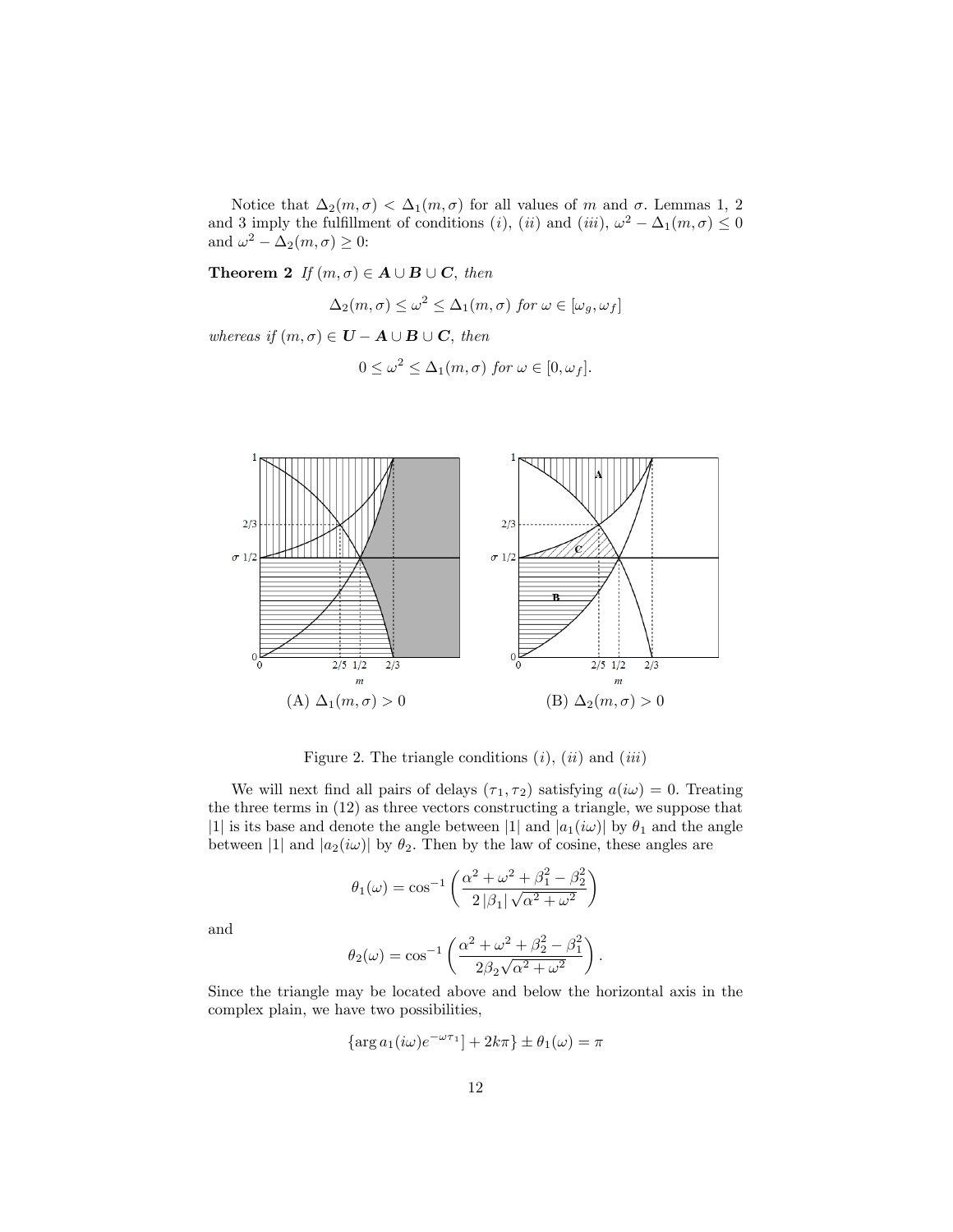$$
\{\arg a_2(i\omega)e^{-\omega\tau_2}\} + 2n\pi\} \mp \theta_2(\omega) = \pi.
$$

Solving these equations for  $\tau_1$  and  $\tau_2$  yields the threshold values of the delays,

$$
\tau_1^{\pm}(\omega, k) = \frac{1}{\omega} \left\{ \arg a_1(i\omega) + (2k - 1)\pi \pm \theta_1(\omega) \right\} \tag{30}
$$

and

and

$$
\tau_2^{\pm}(\omega, n) = \frac{1}{\omega} \left\{ \arg a_2(i\omega) + (2n - 1)\pi \mp \theta_2(\omega) \right\}. \tag{31}
$$

Notice that particular values of  $\arg a_1(i\omega)$  and  $\arg a_2(i\omega)$  depend on the choice of the parameter values. Let  $\Omega$  be the interval of  $\omega$  specified in Theorem 2. Then for  $\omega \in \Omega$  we can find the pairs of  $(\tau_1, \tau_2)$  constructing the stability switching curves consisting of two sets of parametric segments,

$$
L_1(k, n) = \left\{ \tau_1^+(\omega, k), \tau_2^-(\omega, n) \right\} \tag{32}
$$

and

$$
L_2(k, n) = \left\{ \tau_1^-(\omega, k), \tau_2^+(\omega, n) \right\} \tag{33}
$$

where the parameter  $\omega$  runs through interval  $\Omega$ .

#### 4 Examples

In this section, we specify the parameter values and perform numerical simulations to confirm the shape of the stability switching curve. As seen in  $(13)$  and (14), the values of  $arg(a_1(i\omega))$  and  $arg(a_2(i\omega))$  depend on the signs of  $\alpha$  and  $\beta_1$ , the signs of which, in turn, depend on the values of m and  $\sigma$ . The  $(m, \sigma)$  plane is divided into four subregions by the loci of  $\alpha = 0$  and  $\beta_1 = 0$ . Accordingly we select four different combinations of m and  $\sigma$ , keeping  $\nu = 5$  in the following examples.

**Example 1:**  $m = 1/4$ ,  $\sigma = 2/5$  and  $\nu = 5$ 

The specified point  $(m, \sigma)$  is in the set **B**. Under these specifications,  $\alpha > 0$ and  $\beta_1 > 0$  so

$$
\arg a_1(i\omega) = \tan^{-1}\left(\frac{\omega}{\alpha}\right) \text{ and } \arg a_2(i\omega) = \pi + \tan^{-1}\left(\frac{\omega}{\alpha}\right).
$$

Substituting them into (30) and (31) gives

$$
\tau_1^{\pm}(\omega,k) = \frac{1}{\omega} \left\{ \tan^{-1} \left( \frac{\omega}{\alpha} \right) + (2k-1)\pi \pm \theta_1(\omega) \right\} \tag{34}
$$

and

$$
\tau_2^{\pm}(\omega, n) = \frac{1}{\omega} \left\{ \tan^{-1} \left( \frac{\omega}{\alpha} \right) + 2n\pi \mp \theta_2(\omega) \right\}.
$$
 (35)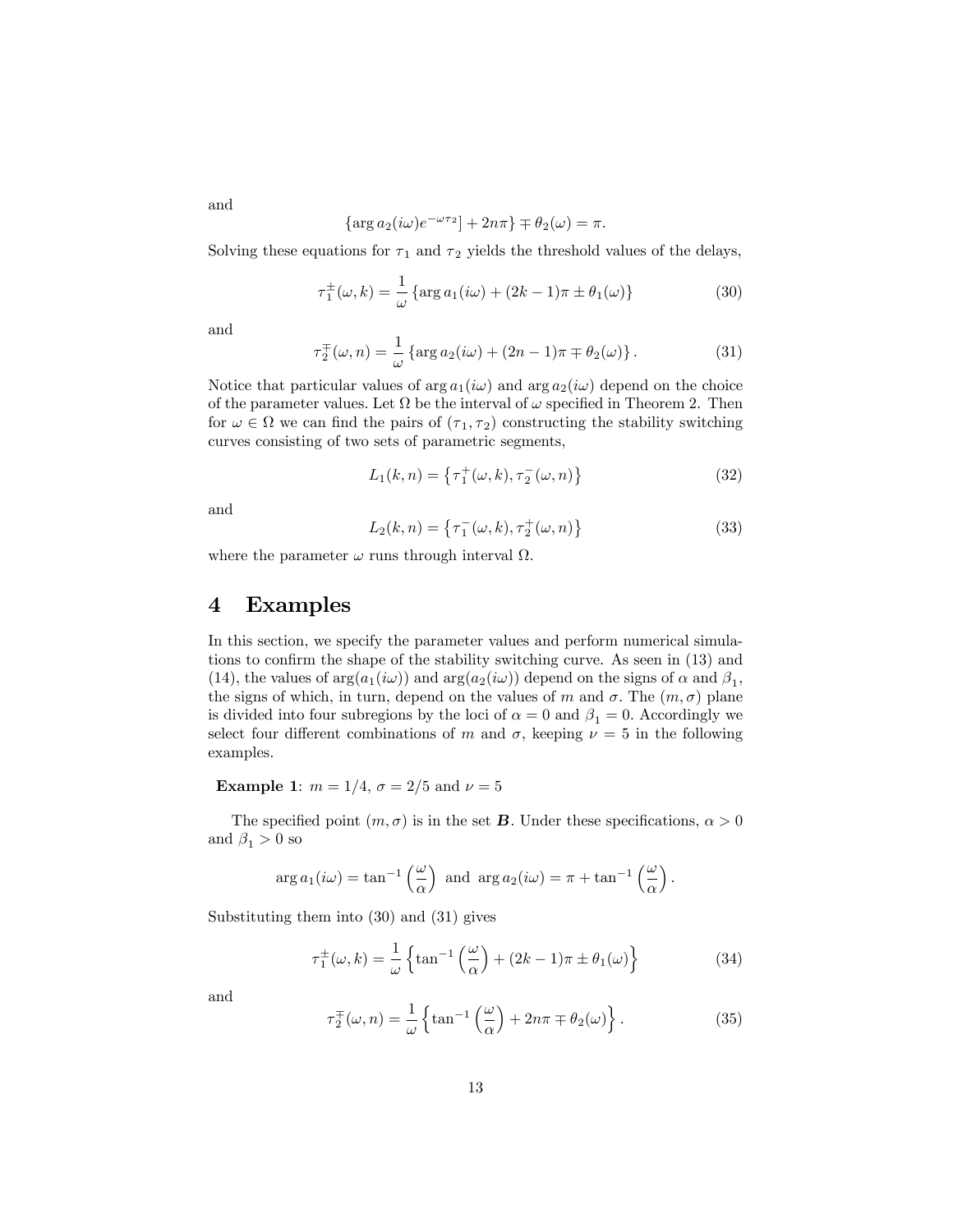The stability switching curve is shown in Figure 3(A) with  $n = 0$  and  $k =$ 0, 1, 2, 3. We see that  $L_1(k,0)$  and  $L_2(k,0)$  for  $k = 0, 1, 2, 3$  are the red and blue segments of the curve and shift rightward as k increases. The segment  $L_2(0,0)$ is located in the second quadrant in which  $\tau_1^-(\omega, 0)$  is negative and thus is not depicted. So  $L_1(0,0)$  is the left-most red segment, starts at the initial point  $(\tau_1^+(\omega_s,0),\tau_2^-(\omega_s,0))$  and arrives at the end point  $(\tau_1^+(\omega_e,0),\tau_2^-(\omega_e,0))$  as  $\omega$ increases from  $\omega_s$  to  $\omega_e$  where

$$
\omega_s = \sqrt{\left(|\beta_1| - \beta_2\right)^2 - \alpha^2}
$$
 and  $\omega_e = \sqrt{\left(|\beta_1| + \beta_2\right)^2 - \alpha^2}$ .

 $L_2(1,0)$  is the left-most blue segment, starts at the initial point  $(\tau_1^-(\omega_s,1),\tau_2^+(\omega_s,0))$ and arrives at the end point  $(\tau_1^+(\omega_e, 1), \tau_2^-(\omega_e, 0))$ . It can be checked that

$$
\tau_1^+(\omega_s, 0) = \tau_1^-(\omega_s, 1) \simeq 0.947
$$

and

$$
\tau_2^+(\omega_s, 0) = \tau_2^-(\omega_s, 0) \simeq 0.947.
$$

The segments  $L_1(0,0)$  and  $L_2(1,0)$  have the same initial point located on the diagonal. The end point of the segment  $L_1(1,0)$  is given by  $(\tau_1^+(\omega_e,1), \tau_2^-(\omega_e,0))$ where

and

$$
\tau_1^+(\omega_e, 1) = \tau_1^-(\omega_e, 1) \simeq 1.548
$$

$$
\tau_2^-(\omega_e, 0) = \tau_2^-(\omega_e, 0) \simeq 0.495.
$$

Hence the segments  $L_1(1,0)$  and  $L_2(1,0)$  have the same end points. In this way, one segment is connected with the other segment and the connecting segments for  $n = 0$  and  $k = 0, 1, 2, 3$  form the stability switching curve as shown in Figure 3(A). More generally, the following can be shown:

**Proposition 1** Given the parameter specifications resulting in  $\alpha > 0$  and  $\beta_1 >$ 0, the segments  $L_1(k,n)$  and  $L_2(k+1,n)$  have the same initial point whereas the segments  $L_1(k, n)$  and  $L_2(k, n)$  have the same end point for any positive integer values of  $k$  and  $n$ .

Fixing the value of  $\tau_2$  at  $\bar{\tau}_2 = 0.5$  and gradually increasing the value of  $\tau_1$  from zero to 8, the horizontal line at  $\tau_2 = \bar{\tau}_2$  crosses the stability switching curve Öve times with alternating stability losses and gains. The crossing points are denoted by the black dots and their  $\tau_1$ -coordinates are labelled by  $\tau_1^a(\simeq 1.548), \ \tau_1^b(\simeq 2.654), \tau_1^d(\simeq 3.650) \text{ and } \tau_1^d(\simeq 5.443), \text{ respectively, in the as-}$ cending order.<sup>3</sup> The bifurcation diagram of Figure  $3(B)$  shows the stable and the unstable regions for  $\tau_1$  where two-cycles occur, the magnitude of the oscillations increases and then decreases back to the stable steady state when stability

<sup>&</sup>lt;sup>3</sup>The fifth point  $\tau_1^e(\simeq 5.443)$  is not labelled in order to avoid graphical conjestion.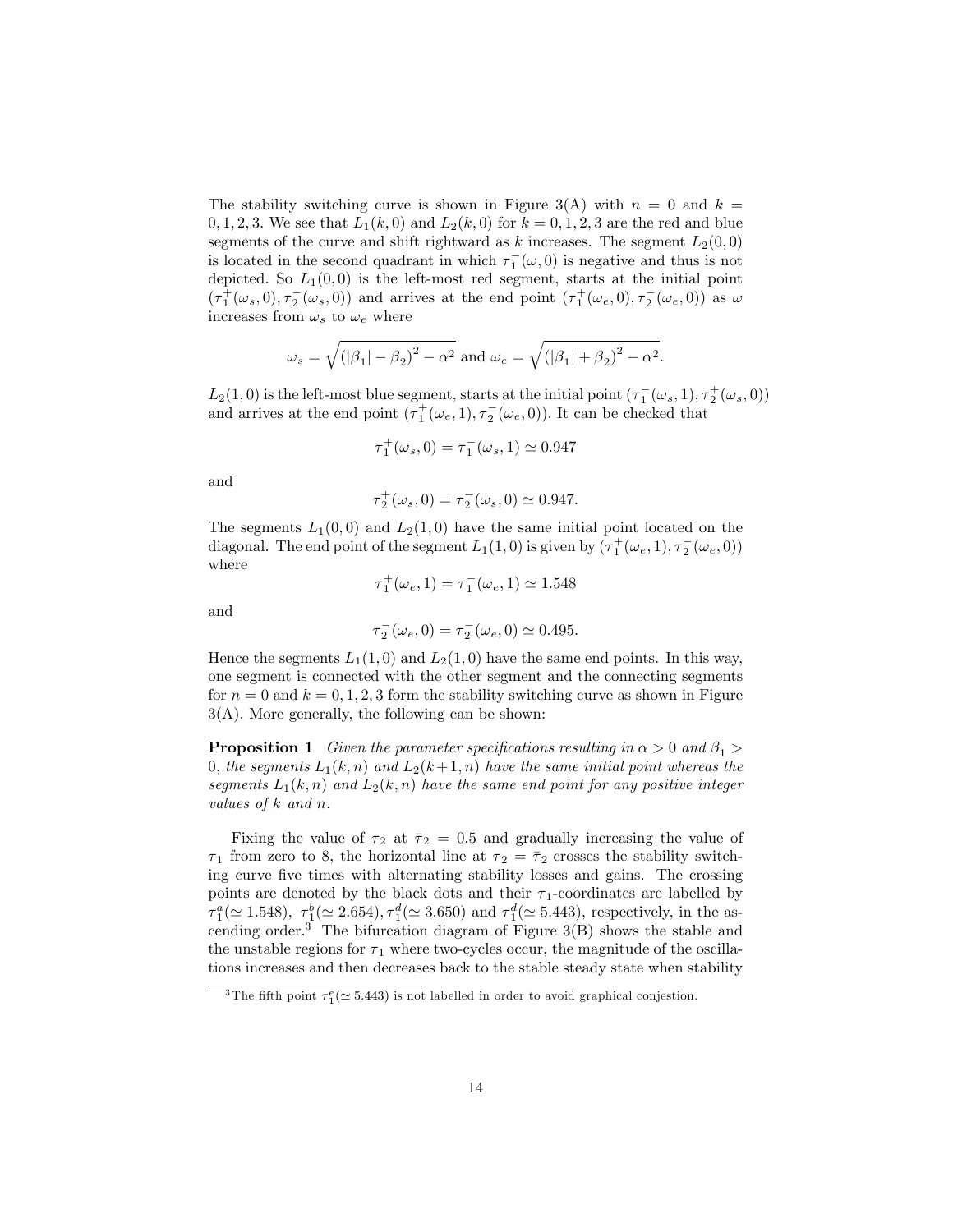is regained.



Figure 3. Illustration of Example 1

**Example 2:**  $m = 2/5$ ,  $\sigma = 7/12$  and  $\nu = 5$ 

The specified point  $(m, \sigma)$  is in the set **C** and makes  $\alpha < 0$  and  $\beta_1 < 0$ . Therefore

$$
\arg a_1(i\omega) = \pi + \tan^{-1}\left(\frac{\omega}{\alpha}\right) \text{ and } \arg a_2(i\omega) = \pi + \tan^{-1}\left(\frac{\omega}{\alpha}\right).
$$

Substituting these expressions into (30) and (31) give

$$
\tau_1^{\pm}(\omega,k) = \frac{1}{\omega} \left\{ -\tan^{-1} \left( -\frac{\omega}{\alpha} \right) + (2k+1)\pi \pm \theta_1(\omega) \right\} \tag{36}
$$

and

$$
\tau_2^{\pm}(\omega, n) = \frac{1}{\omega} \left\{ -\tan^{-1} \left( -\frac{\omega}{\alpha} \right) + (2n+1)\pi \mp \theta_2(\omega) \right\}.
$$
 (37)

Figure 4(A) shows the stability switching curve. With fixed value of  $\tau_2 = 1.5$ , we gradually increase  $\tau_1$  from 0 to 8. The horizontal line crosses the stability switching curve three times with two stability losses and one stability regain. As the bifurcation diagram in Figure 4(B) shows, two-cycles emerge in the unstable regions of  $\tau_1$  similarly to Example 1. It is possible to obtain the general result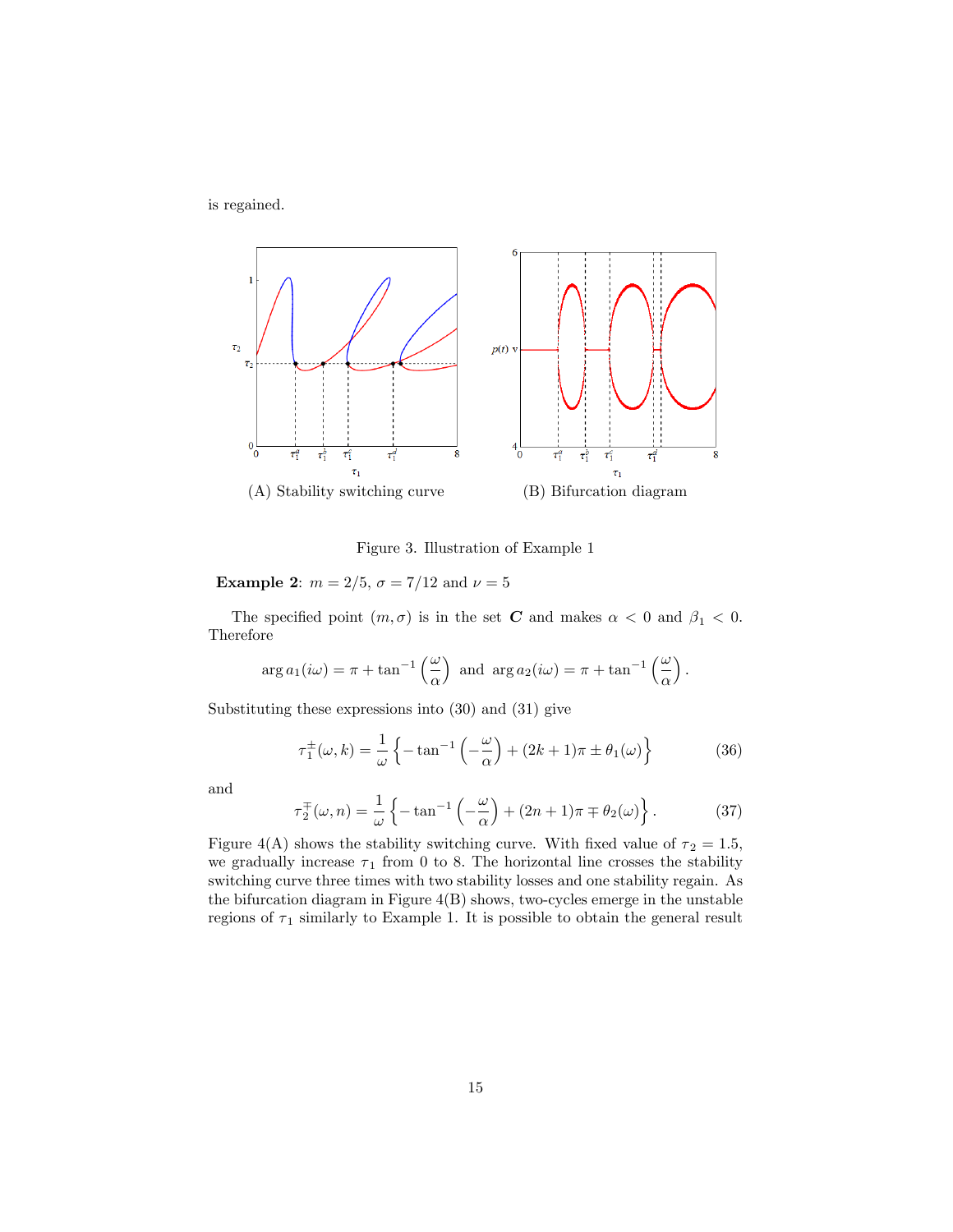similar to Proposition 1.



Figure 4. Illustration of Example 2

**Example 3:**  $m = 2/5$ ,  $\sigma = 5/6$  and  $\nu = 5$ 

The specified point  $(m, \sigma)$  belongs to the set C. Under these specifications,  $\alpha > 0$  and  $\beta_1 < 0$  so

$$
\arg a_1(i\omega) = \tan^{-1}\left(\frac{\omega}{\alpha}\right) \text{ and } \arg a_2(i\omega) = \pi + \tan^{-1}\left(\frac{\omega}{\alpha}\right).
$$

Substituting these expressions into (30) and (31) give

$$
\tau_1^{\pm}(\omega, k) = \frac{1}{\omega} \left\{ \tan^{-1} \left( \frac{\omega}{\alpha} \right) + 2k\pi \pm \theta_1(\omega) \right\} \tag{38}
$$

and

$$
\tau_2^{\pm}(\omega, n) = \frac{1}{\omega} \left\{ \tan^{-1} \left( \frac{\omega}{\alpha} \right) + 2n\pi \mp \theta_2(\omega) \right\}.
$$
 (39)

The stability switching curve is shown in Figure 5(A) with  $k = 0$  and  $n =$ 0, 1, 2. As in Example 1,  $L_1(0, n)$  and  $L_2(0, n)$  are the red and blue segments of the curve and shift upward as n increases.  $L_1(0,0)$  is the lowest red segment crossing the horizontal line at  $\tau_1 \simeq 0.785$ . It starts at the initial point  $(\tau_1^+(\omega_s, 0), \tau_2^-(\omega_s, 0))$  and arrives at the end point  $(\tau_1^+(\omega_e, 0), \tau_2^-(\omega_e, 0))$  as  $\omega$ increases from  $\omega_s$  to  $\omega_e$ .<sup>4</sup>  $L_2(0,0)$  is the lowest blue segment starting at the initial point  $(\tau_1^-(\omega_s, 0), \tau_2^+(\omega_s, 0))$  and arriving at the end point  $(\tau_1^-(\omega_e, 0), \tau_2^+(\omega_e, 0))$ . It can be checked that the end point is on the diagonal with

$$
\tau_1^+(\omega_e, 0) = \tau_1^-(\omega_e, 0) \simeq 0.559
$$

<sup>&</sup>lt;sup>4</sup>In this example,  $\omega_s \simeq 1.414$  and  $\omega_e \simeq 2.449$ . Since  $\tau_2(\omega, 0) \leq 0$  for  $\omega \in [\omega_s, 2]$  where  $(\tau_1^+(\omega_s, 0), \tau_2^-(\omega_s, 0)) \simeq (0.870, -1.351)$  and  $(\tau_1^+(2,0), \tau_2^-(2,0)) \simeq (0,0.785), L_1(0,0)$  is depicted in Figure 5(A) for  $\omega \in [2, \omega_e]$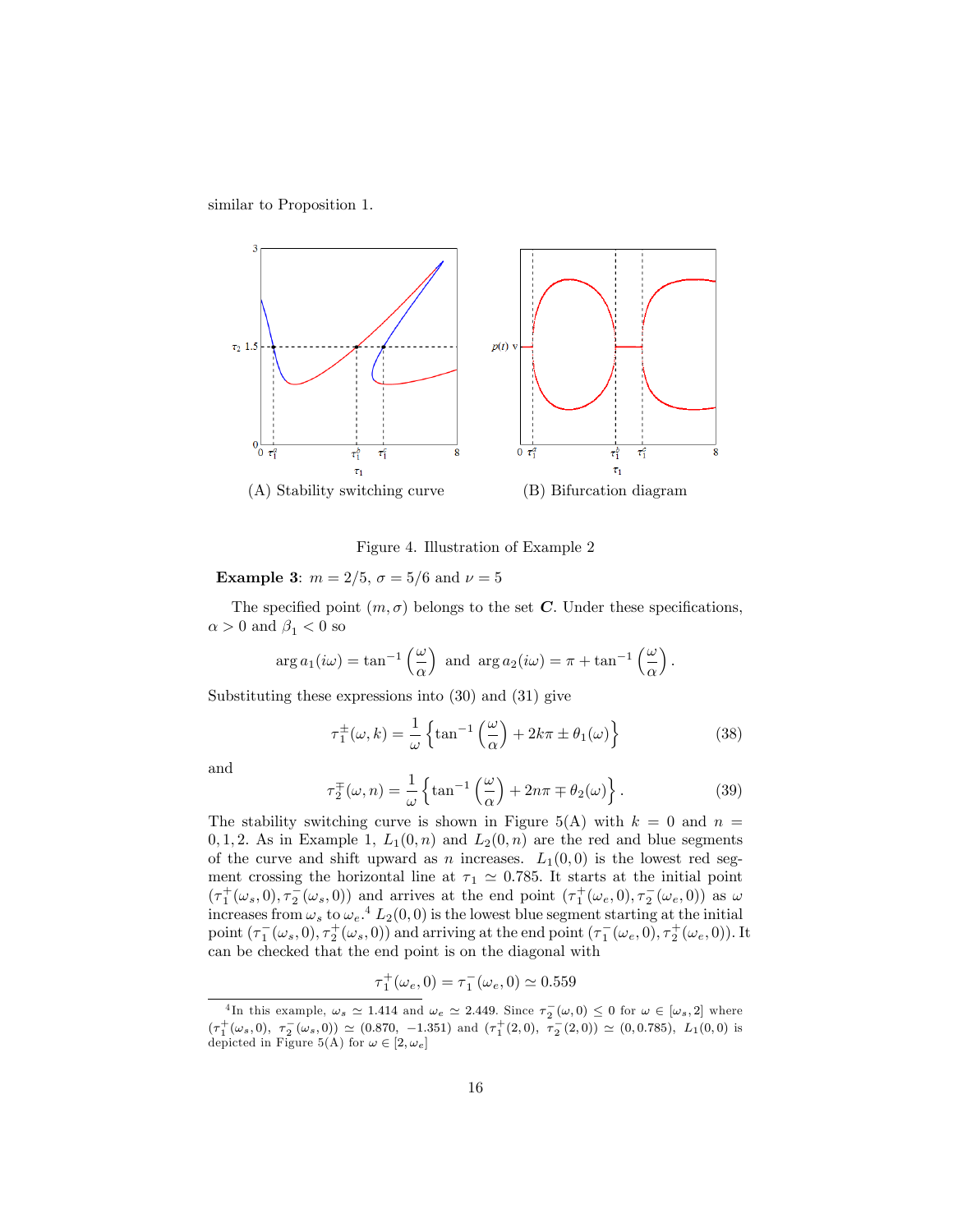$$
\tau_2^-(\omega_e, 0) = \tau_2^+(\omega_e, 0) \simeq 0.559.
$$

These equalities imply that segments  $L_1(0,0)$  and  $L_2(0,0)$  have the same end point. The starting point of  $L_1(0,1)$  is given by  $(\tau_1^+(\omega_s,1), \tau_2^-(\omega_s,0))$  where

$$
\tau_1^+(\omega_s, 1) = \tau_1^-(\omega_s, 0) \simeq 0.870
$$

and

and

$$
\tau_2^-(\omega_s, 0) = \tau_2^+(\omega_s, 0) \simeq 3.092.
$$

Hence segments  $L_2(0,0)$  and  $L_1(0,1)$  have the same initial point. More generally, the following can be shown:

**Proposition 2** Given the parameter specifications resulting in  $\alpha > 0$  and  $\beta_1$ 0, the segments  $L_1(k, n)$  and  $L_2(k, n+1)$  have the same initial point whereas the segments  $L_1(k, n)$  and  $L_2(k, n)$  have the same end point for any positive integer values of k and n:

A part of the stability switching curve is enlarged in Figure 5(B), and in Figure 6 two bifurcation diagrams are shown. With fixed value of  $\tau_1 = \tau_1^0$ , the value of  $\tau_2$  increases from 0 to 4, and the corresponding vertical line has three intersections with the stability switching curve with two stability losses and one regain, which is well shown in Figure  $6(A)$ . If the value of  $\tau_2$  is fixed at  $\tau_2 = \tau_2^0$  and  $\tau_1$  is increased from 0 to 3/2, then three similar intersections are obtained with two stability losses and one stability regain. This is also verified in Figure 6(B). In all cases two-cycles are found in the cases of instability, where the magnitude increases from 0 to a maximum and then decreases back to zero when stability is regained. So the dynamics behavior of the system is relatively simple, limit cycles occur in the unstable regions.



Figure 5. Stability switching curves in Example 3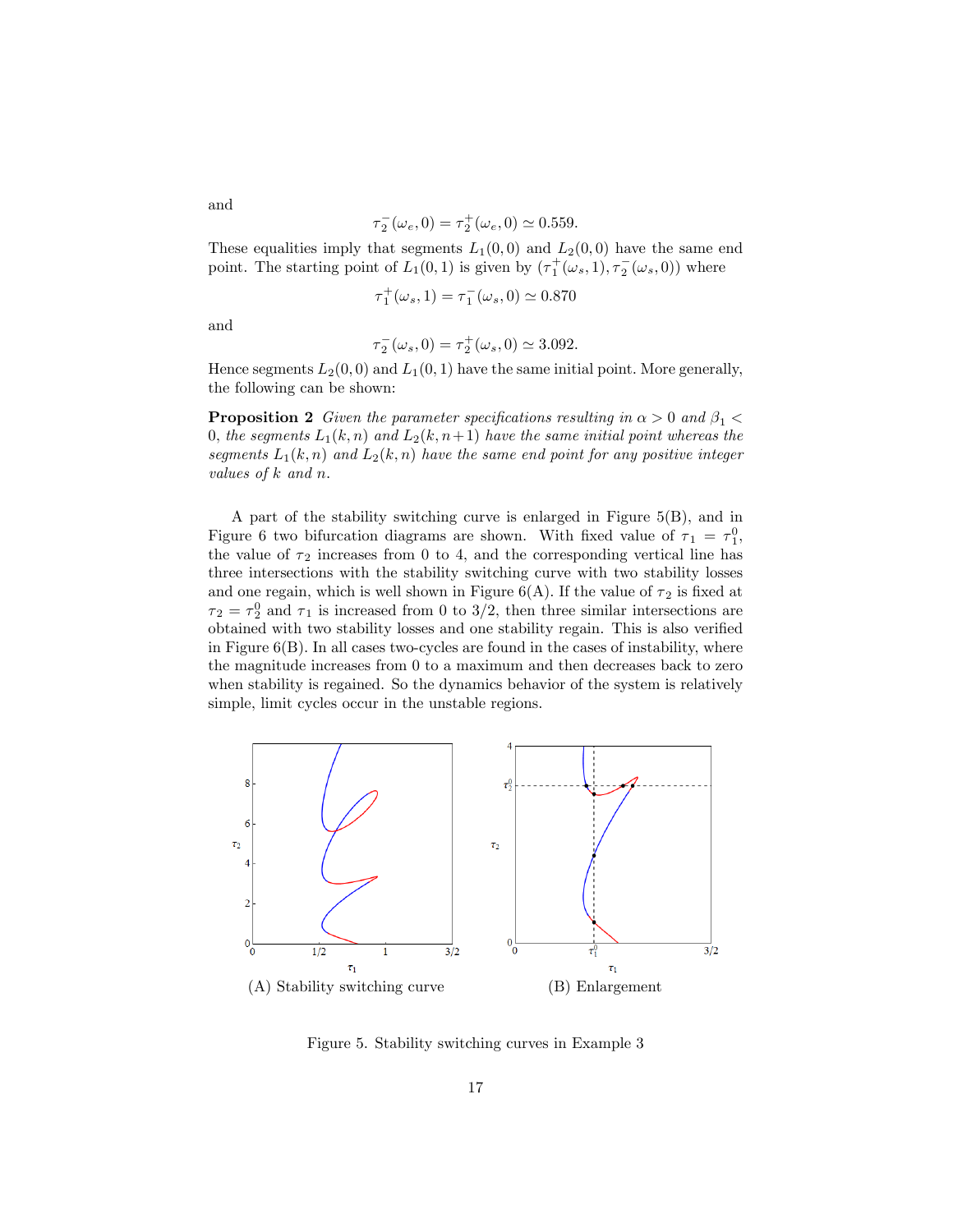

Figure 6. Bifurcation diagrams of Example 3

**Example 4:**  $m = 2/5$ ,  $\sigma = 2/5$  and  $\nu = 5$ 

The specified point  $(m, \sigma)$  is in the set **B** as in Example 1. Under these specifications, we have  $\alpha$  < 0 and  $\beta_1$  < 0 that are different from those in Example 1. As  $\alpha\beta_1<0,$ 

$$
\arg a_1(i\omega) = \pi + \tan^{-1}\left(\frac{\omega}{\alpha}\right) \text{ and } \arg a_2(i\omega) = 2\pi + \tan^{-1}\left(\frac{\omega}{\alpha}\right).
$$

Substituting these expressions into (30) and (31) give

$$
\tau_1^{\pm}(\omega, k) = \frac{1}{\omega} \left\{ \tan^{-1} \left( \frac{\omega}{\alpha} \right) + 2k\pi \pm \theta_1(\omega) \right\} \tag{40}
$$

and

$$
\tau_2^{\mp}(\omega, n) = \frac{1}{\omega} \left\{ \tan^{-1} \left( \frac{\omega}{\alpha} \right) + (2n + 1)\pi \mp \theta_2(\omega) \right\}.
$$
 (41)

Figure  $7(A)$  shows the stability switching curve and Figure  $7(B)$  is the bifurcation diagram where  $\bar{\tau}_2 = 1.2$  and  $\tau_1$  increases from 0 to 8. Stability losses and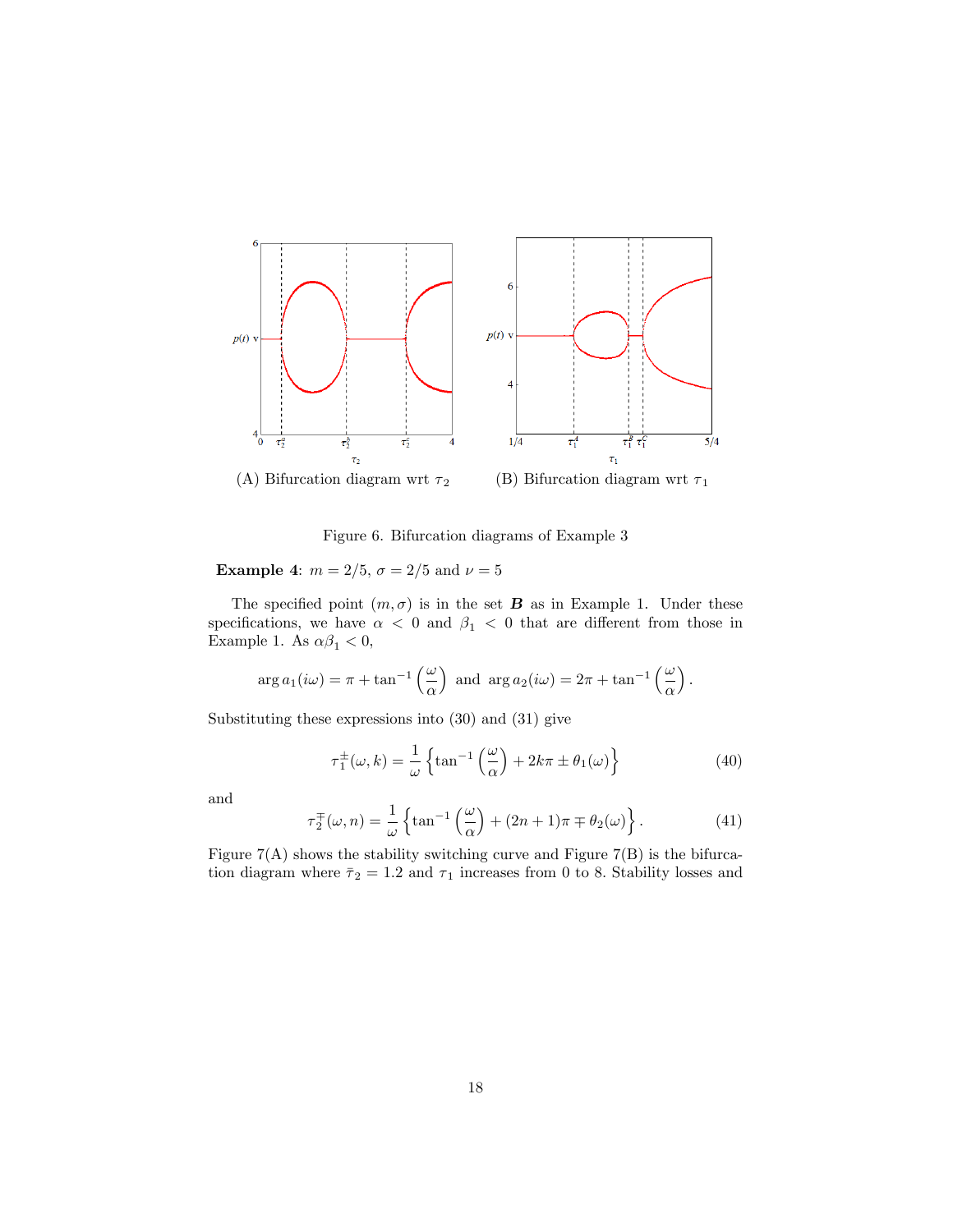gains also repeatedly occur in this example.



Figure 6. Illustration of Example 4

### 5 Concluding Remarks

We develop a heterogeneous agents model in which the chartists estimate the price trend with delayed information. It is analytically shown that the delay plane is divided into two regions by a stability switching curve and the equilibrium price is stable in the region including the origin of coordinates even if the delays are involved while it is unstable in the other region. Concerning global dynamics, it is numerically shown that Öxing one delay at a positive length, the equilibrium price loses stability when the length of the other delay increases to arrive at the stability switching curve and it bifurcates to a limit cycle emerges via Hopf bifurcation when the delay is further increased. Stability regains never occur in the one delay model while stability losses and regains might repeatedly occur in the two delay model.

There is a number of directions for further research. Firstly, we should provide a theoretical analysis of the numerical examples in three-delay models conducted in Dibeh (2005) in which the convergent damped oscillations are given and the following conjecture is addressed: the longer is the time delay, the longer is the convergence time of the asset price to the fundamental value. Furthermore, the construction of the stability switching surface in the three delay space is an interesting extension. Secondly, since the model we deal with is an aggregative descriptive model, there is a need to construct a microeconomic underpinning. Third, based on the results obtained in the one-asst model, its extension to a multi-asset model is necessary as the key factor in financial theory is portfolio diversification.